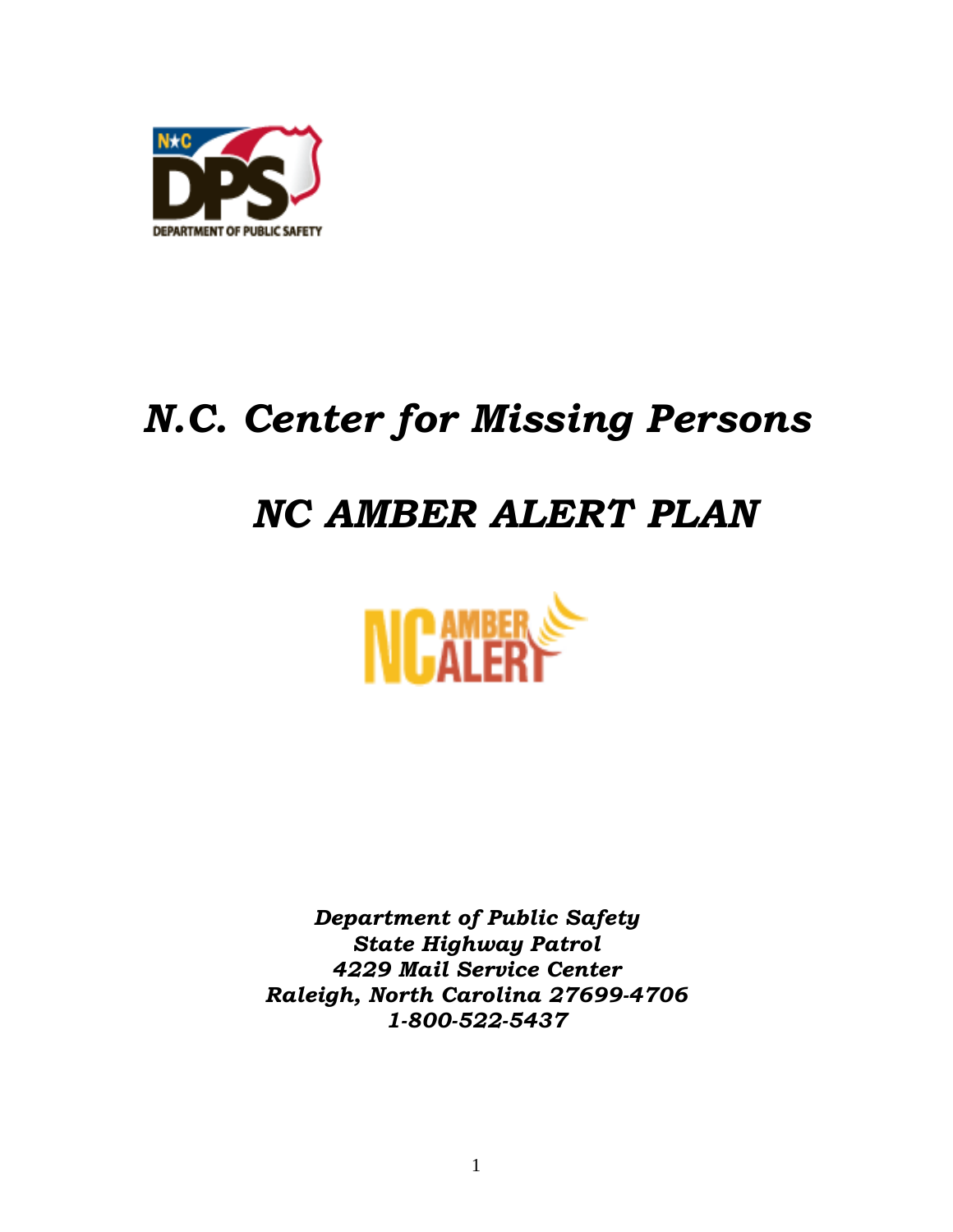January 2013

#### RE: AMBER ALERT PLAN

Dear Law Enforcement Colleague:

On June 12, 2003, Governor Michael F. Easley signed into law North Carolina's AMBER Alert System replacing the North Carolina Child Alert Notification (NC CAN) SYSTEM. The NC AMBER Alert system allows law enforcement to very quickly notify the public of an abducted/endangered child. The cooperation of law enforcement, the media, multiple state agencies and the public continues to be the basis of the NC AMBER Alert programs success.

June of 2013 North Carolina will celebrate the ten year anniversary of the NC AMBER Alert program. The NC AMBER Alert program has continued to advance to keep up with the latest technology. The EAS and the AMBER Alert Portal provide a quick two step activation process which is timely and most accurate. The NC AMBER Alert program has kept its integrity for public awareness and accountability and in the process has accomplished a 100% locate or recovery rate. Because of the success of the program we have been able to condense the NC AMBER Alert plan to a more efficient read with the most up to date and vital information.

North Carolina can be proud of its AMBER Alert system as we celebrate ten years of service to saving the lives of children in danger

For more information on the NC AMBER Alert plan or the NC Center for Missing Persons please visit our website at [www.ncdp.gov](http://www.ncdp.gov/) or contact the North Carolina Center for Missing Persons at 1-800-522-5437.

Sincerely, Nona M. Best Supervisor State AMBER Alert Coordinator NC Center for Missing Persons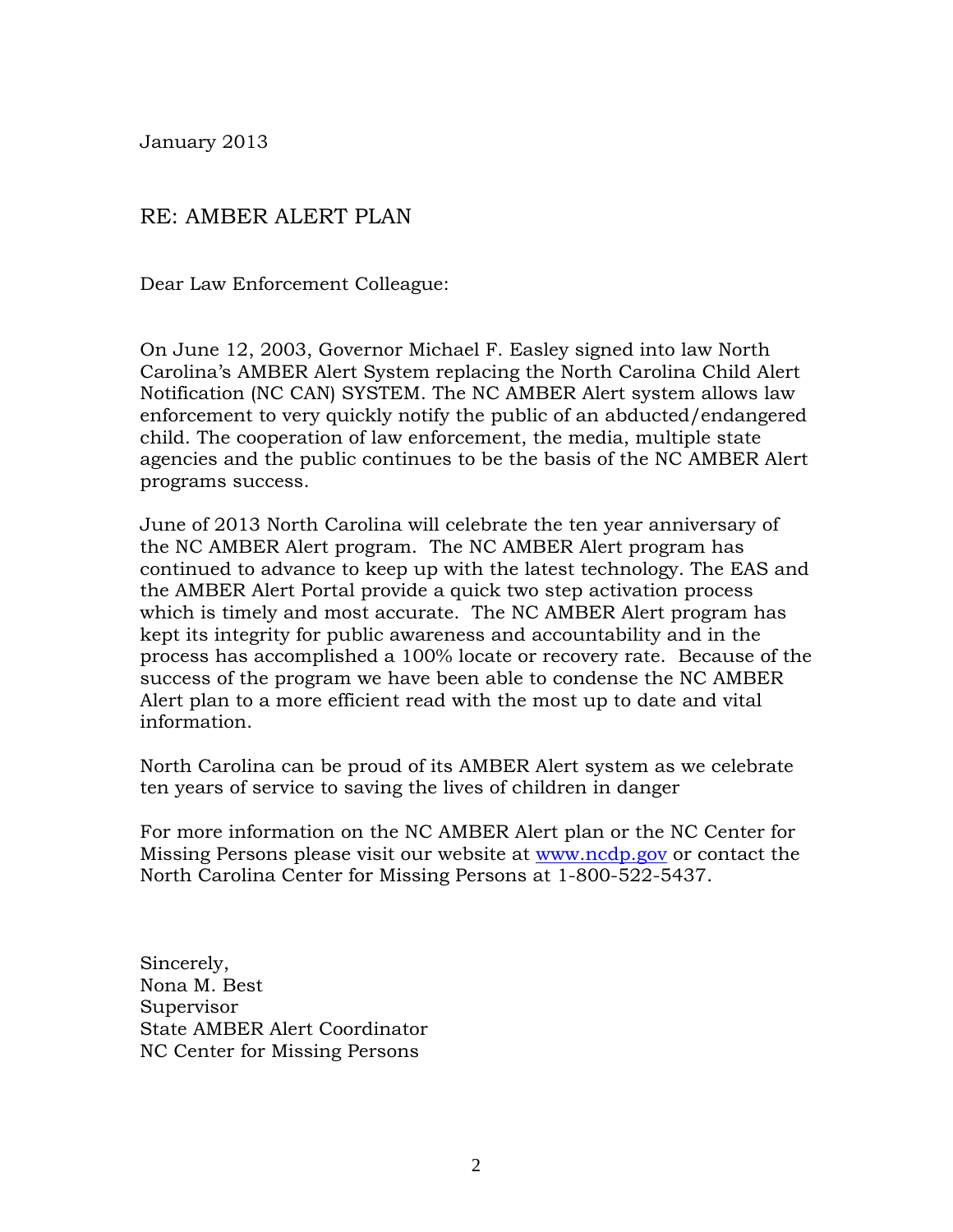#### *TABLE OF CONTENTS*

| Preface                                        | 5         |
|------------------------------------------------|-----------|
| <b>Advisory Panel</b>                          | 5         |
| <b>Major Components</b>                        | $6 - 7$   |
| Overview                                       | 8         |
| Authority / NC General Statue                  | 9         |
| Criteria                                       | 9         |
| Activation                                     | $10 - 14$ |
| Requirements of law enforcement agency         |           |
| Requirements of the Center for Missing Persons |           |
| Role of Department of Transportation           |           |
| Changeable Message Sign                        |           |
| Role of the media                              |           |
| Role of SHP Telecommunicators                  |           |
| Role of contiguous states                      |           |
| Role of the public                             |           |
| Cancellation                                   |           |
| Training                                       |           |
| Organizations/Resources                        | $15 - 16$ |
| <b>Appendix A</b>                              | $17 - 23$ |
| Forms                                          |           |
| AMBER Alert information form (page 1)          |           |
| AMBER Alert information form (page 2)          |           |
| Release of Information form (English)          |           |
| Release of Information form (Spanish)          |           |
| Training Request Form                          |           |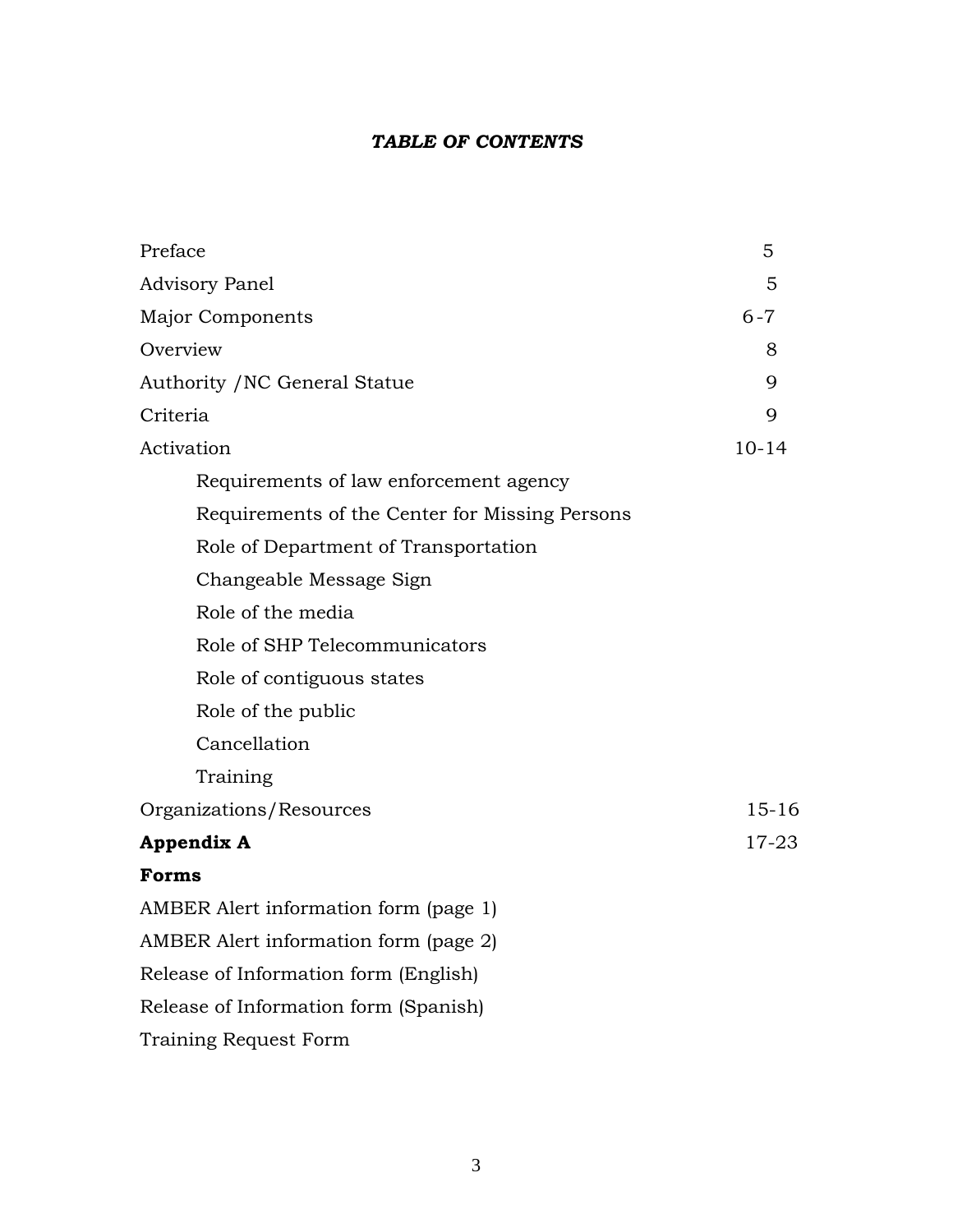# **Appendix B** 25

U.S. DOJ Publication List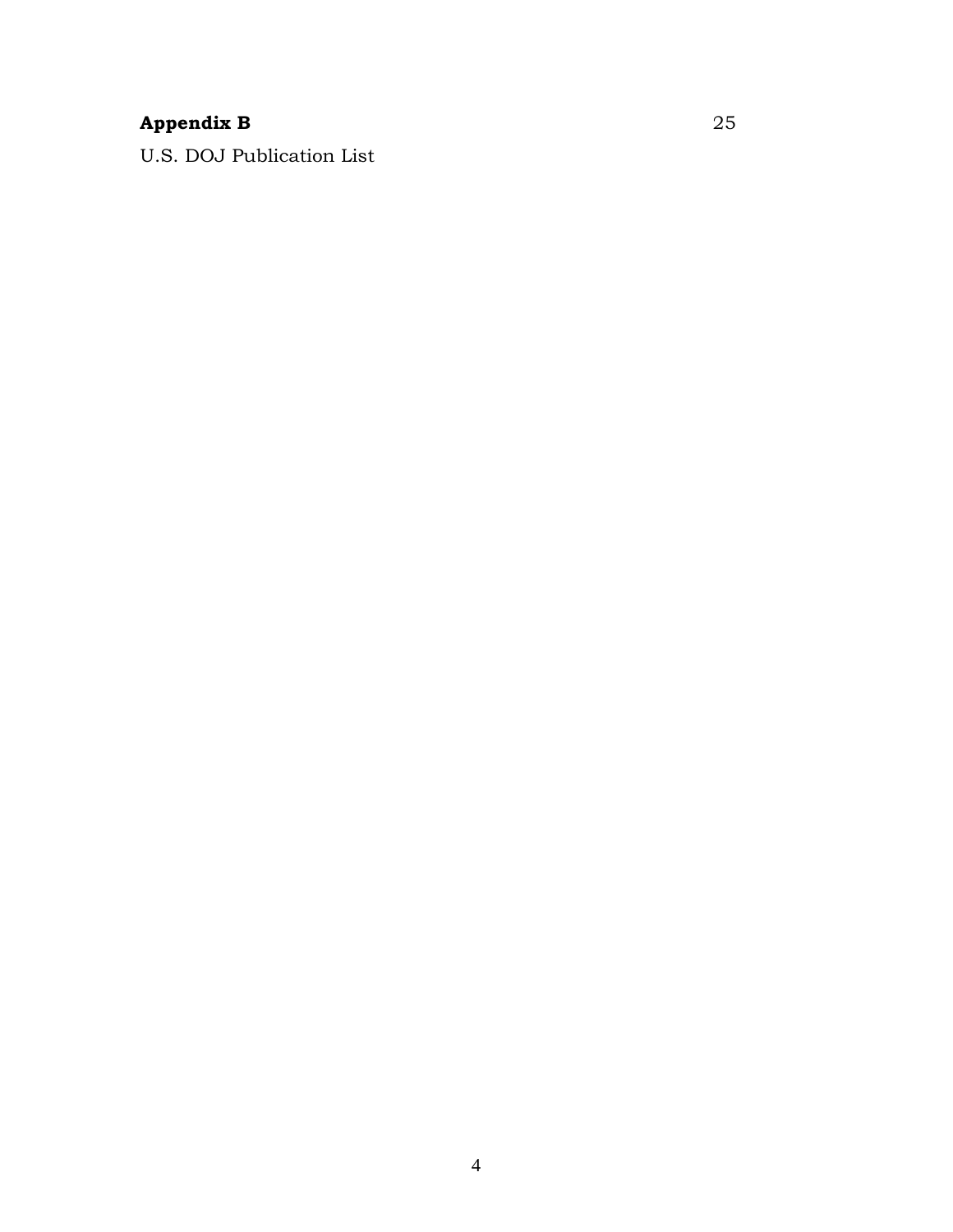# **NORTH CAROLINA AMBER ALERT SYSTEM**

("*A*merica's *M*issing: *B*roadcast *E*mergency *R*esponse")

#### PREFACE

The original AMBER Plan was created in 1996 as a legacy to a 9-year-old Texas girl named Amber Hagerman whose abduction and brutal murder prompted the Arlington, Texas community to request that radio stations in the area broadcast special "alerts" when such incidents took place in the future. Since that time, all 50 states have established some form of the AMBER Alert System.

The President of the United States signed into law on April 30, 2003, the Prosecutorial Remedies and Other Tools to End the Exploitation of Children Today Act (PROTECT Act of 2003).

### AMBER ALERT REVIEW FORUM

The North Carolina "AMBER Alert" Plan receives guidance from representatives of participating organizations whose expertise and technical support combine to promote and sustain a standard of quality necessary to achieve the goals of the Plan.

#### *Members*

North Carolina Sheriff's Association North Carolina Association of Broadcasters North Carolina Department of Public Safety North Carolina Department of Transportation's Intelligent Transportation Systems (ITS) North Carolina Division of Emergency Management North Carolina State Highway Patrol North Carolina Troop "C" Communications North Carolina Education Lottery

#### *Objectives*

This panel shall meet no less that once a year to review the AMBER Alert Plan:

- 1. To ensure the readiness of the Plan;
- 2. To evaluate abductions from the past twelve months and make recommendations to amend the system/process, if necessary;
- 3. To receive updates on AMBER Alert developments nationwide.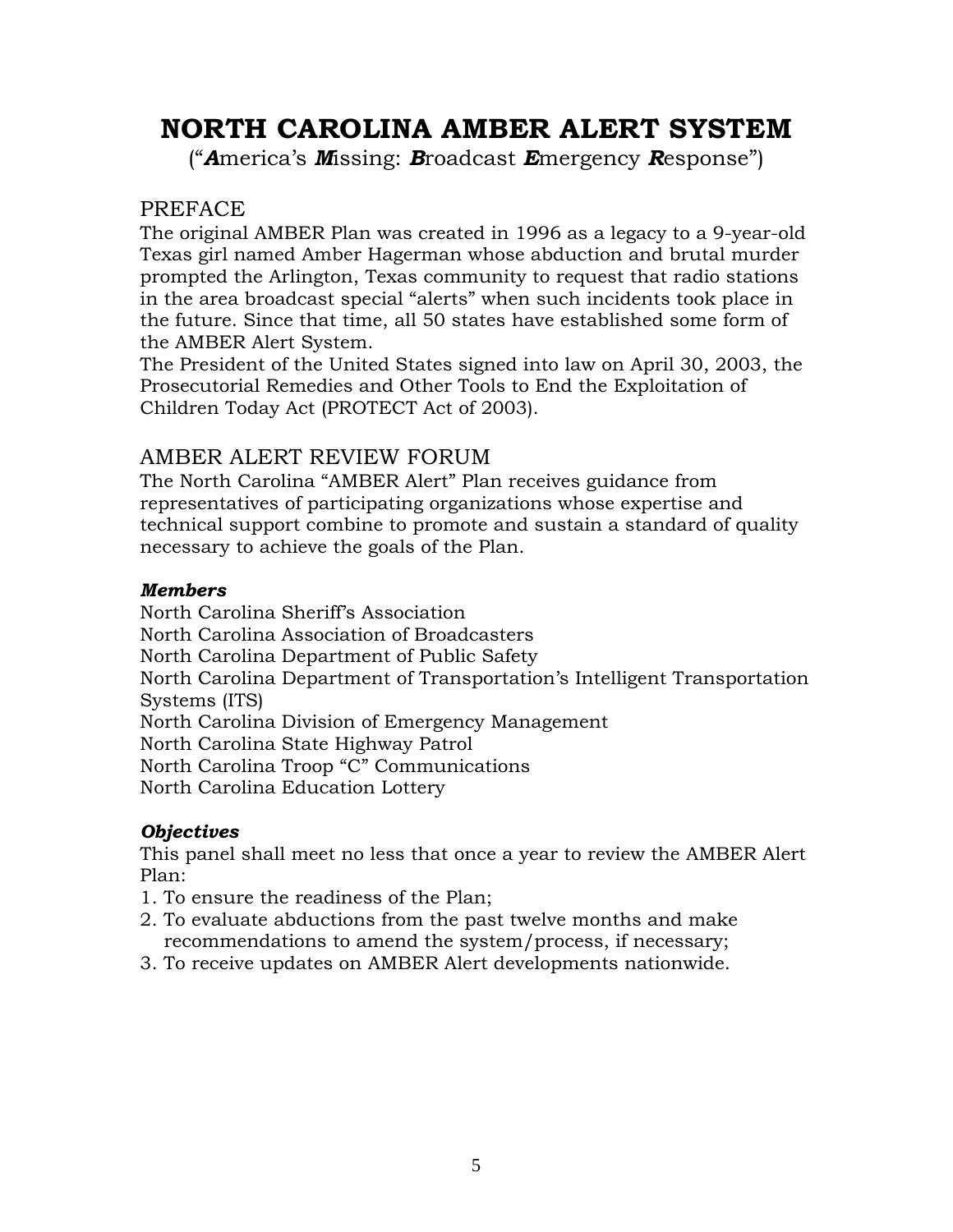# MAJOR COMPONENTS OF THE AMBER ALERT SYSTEM

#### **The North Carolina Center for Missing Persons**

The Center for Missing Persons serves as the State's central repository for information regarding missing children and adults. Since its creation in 1985, the Center has worked with local, state, and federal law enforcement agencies to locate missing persons and reunite them with their families. North Carolina is one of the few states with a clearinghouse for missing adults as well as children. The Center provides technical assistance to police and sheriff's offices and serves as liaison between states and various governmental agencies.

#### **The North Carolina Department of Transportation (NCDOT)**

NCDOT operates the state-maintained transportation system in North Carolina including aviation, ferry, public transportation, rail, and highway systems. It maintains a number of overhead Dynamic Message Signs on the highways that can be viewed by travelers alerting them to traffic anomalies. They are also utilized to notify the public that an AMBER Alert has been activated.

#### **The North Carolina Troop "C" Communications**

Troop "C" is responsible for disseminating information provided by the NC Center for Missing Persons, via the Emergency Alert System for statewide distribution through radio, television and cable systems. North Carolina Emergency Management will be second in line to issue the alert if for some technical reason Troop "C" cannot activate. The Center for Missing Persons also maintains an EAS System.

#### **Emergency Alert System (EAS)**

EAS is the civil emergency alert system designed to inform the public of immediate threats to national security, life and property. Employing warning tones, EAS utilizes the public safety agencies and the media who then transmit emergency information to the public.

#### **North Carolina Association of Broadcasters (NCAB)**

NCAB is an organization representing radio and television broadcasters across the state, it has been instrumental in developing a vehicle by which AMBER Alerts are dispatched via the airwaves in an expeditious manner.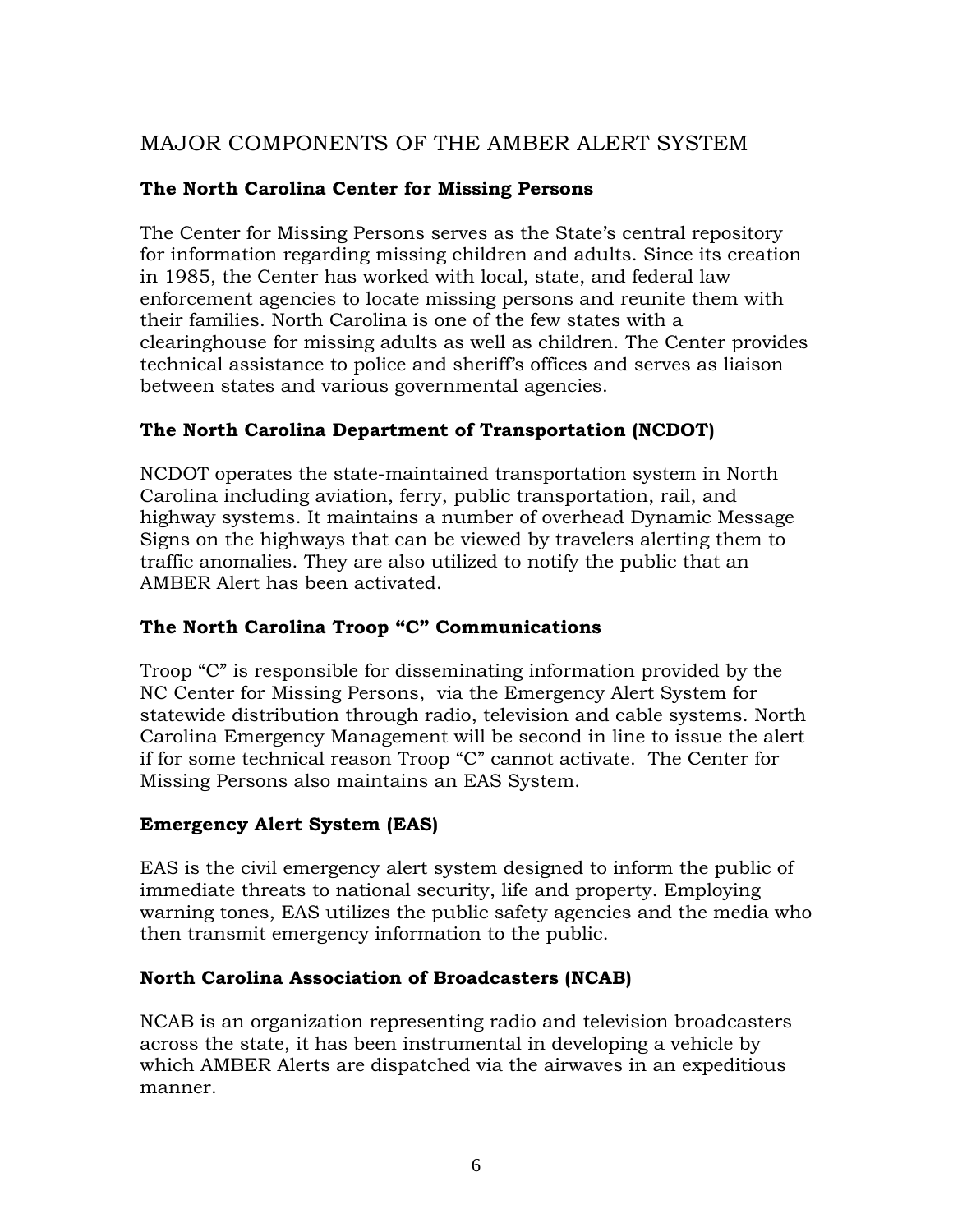#### **National Crime Information Center (NCIC)**

NCIC is maintained by the Federal Bureau of Investigation (FBI) in Clarksburg, West Virginia, it is a nationwide computerized information system that serves all criminal justice agencies—local, state, and federal. NCIC contains information used to identify and locate wanted/missing persons and stolen/recovered property as entered by law enforcement agencies across the nation. NCIC also provides the access method to the national criminal history record information index known as the Interstate Identification Index.

#### **Division of Criminal Information (DCI)**

The State Bureau of Investigation's Division of Criminal Information serves as the statewide telecommunications center. This central computer network operates twenty-four hours a day, seven days a week, linking local, state, and national criminal justice agencies with up-to-the minute information on crimes and criminals. It is being programmed to store AMBER Alert data.

#### **Lost Child Alert Technology Resources System (LOCATER)**

LOCATER is an advanced computer system with software that creates posters of missing children for local, statewide, and national distribution. The Center for Missing Persons is equipped with LOCATER and will assist law enforcement agencies on request.

#### **National Center for Missing and Exploited Children (NCMEC)**

NCMEC provides information and services dedicated to families, professionals, media, and law enforcement. It offers the latter technical assistance, training, and educational materials to help them investigate cases of missing and exploited children. North Carolina law requires law enforcement agencies to notify NCMEC if AMBER Alert criteria are met. NCMEC serves to broaden the AMBER Alert to the height of national attention and offers assistance valuable to the investigation.

#### **AMBER Alert Portal**

A web based notification system designed to inform the media and provide them with the most accurate and up to date information on and active AMBER Alert.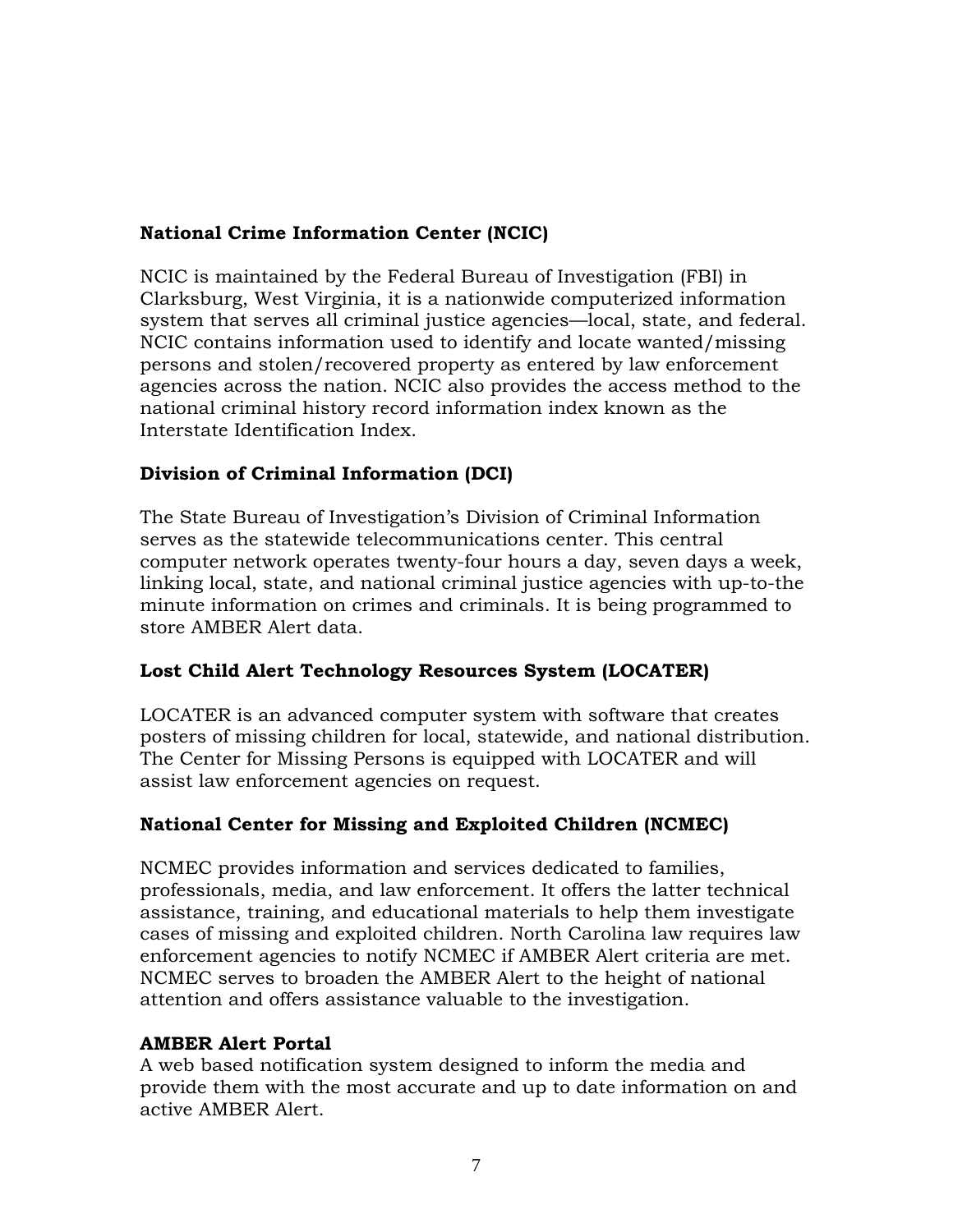#### OVERVIEW

In response to growing concern over the abduction and brutal treatment of children and in keeping with a national trend to address this issue, North Carolina established the NC AMBER Alert System. The North Carolina Center for Missing Persons of the Department of Public Safety was given the responsibility to implement and oversee this program. The program was designed to facilitate the safe and prompt recovery of abducted children whose circumstances meet a very specific combination of criteria. The system was first used in North Carolina in June 2002 when a Franklin County infant was taken by her babysitter. A friend of the woman who heard the broadcast contacted the babysitter and informed her of the alert. Upon learning about the AMBER Alert, the woman surrendered and returned the child safely. As of December 2012, North Carolina has issued 87 AMBER Alerts.

The success of the North Carolina program is the result of a collaborative effort by state and local law enforcement, state department of transportation who operate the Dynamic Message Signs (DMS), state departments who activate the Emergency Alert Systems (EAS), television and radio broadcasters who agree to broadcast the alerts to their respective markets, and contiguous states who by mutual agreement and interest serve to extend the boundaries of alert.

In North Carolina, the Center for Missing Persons activates the alert after qualifying the request for activation from law enforcement. Once all qualifying criteria have been met the process begins to quickly disseminate the information to the participating agencies and organizations.

In the interest of deflecting inappropriate use of the AMBER System the North Carolina approach, in addition to the statutory criteria outlined below, adheres to very strict criteria and guidelines. The relative infrequency of this crime notwithstanding, preparation and the elements of speed, accuracy, and validity are essential in promoting the safe recovery of its victim.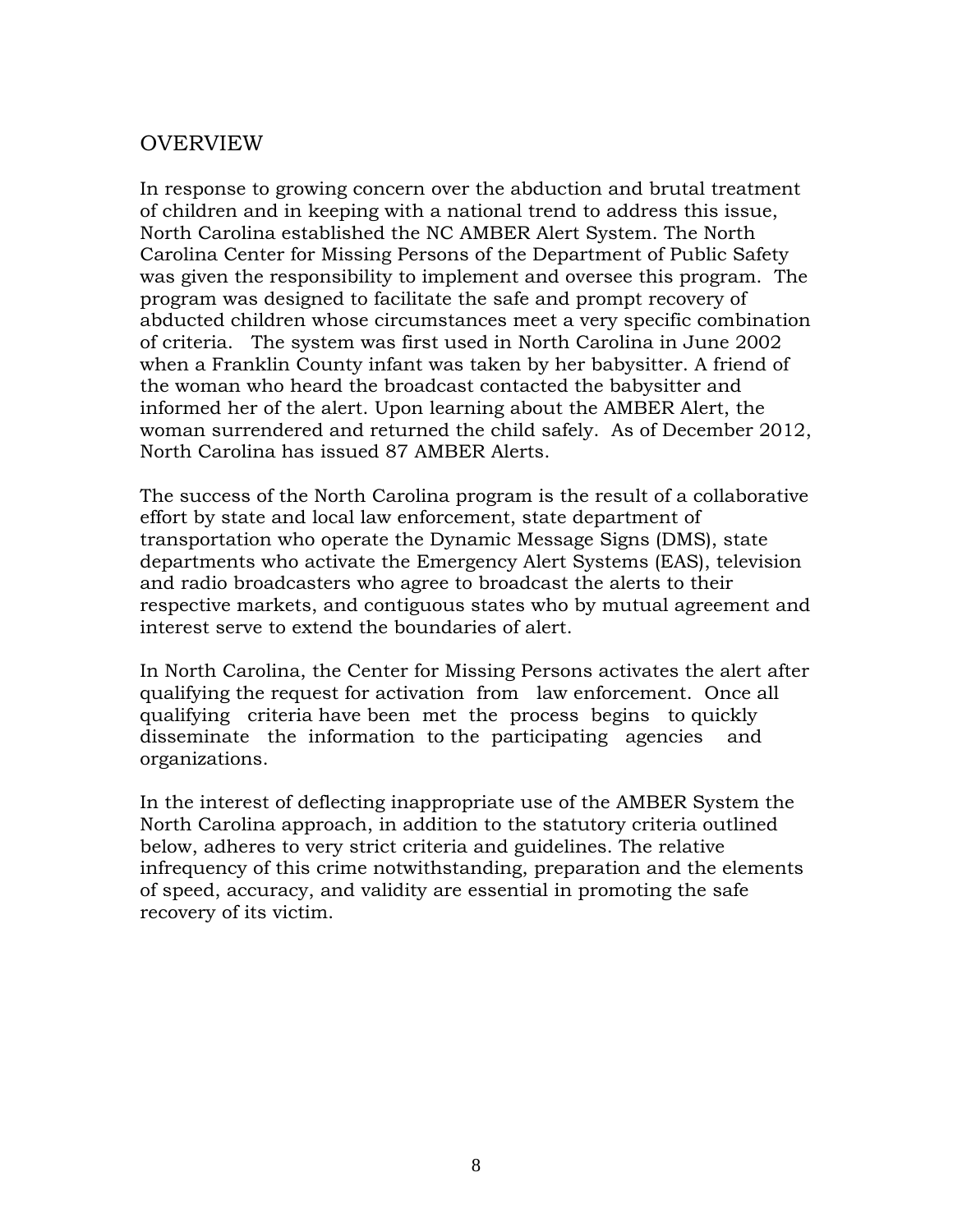### AUTHORITY

 Part 5A. North Carolina Center for Missing Persons. § 143B-495 through 143B-499.8: Recodified as G.S. 143B-1010 through G.S. 143B-1022, effective January 1, 2012.

G.S. 143B-1021.2(6a) gives the NC Center for Missing Persons its authority to develop and maintain the AMBER Alert System (2012).

#### CRITERIA

.

§ 143B-1021.2

(a) There is established within the North Carolina Center for Missing Persons the AMBER Alert System. The purpose of AMBER Alert is provide a statewide system for the rapid dissemination of information regarding abducted children.

(b) The AMBER Alert System shall make every effort to disseminate information on missing children as quickly as possible when the following criteria are met:

- **(1)** The child is 17 years of age or younger;
- **(2)** The abduction is not known or suspected to be by a parent of the child, unless the child's life is suspected to be in danger of injury or death;
- **(3**) The child is believed:
	- a. To have been abducted, or
	- b. To be in danger of injury or death;
- **(4)** The child is not a runaway or voluntarily missing; and
- **(5)** The abduction has been reported to and investigated by a law enforcement agency.

If the abduction of the child is known or suspected to be by a parent of the child, the Center, in its discretion, may disseminate information through the AMBER Alert System if the child is believed to be in danger of injury or death.

It will also be the responsibility of the Center to determine whether there is sufficient identifying data to justify an AMBER Alert activation.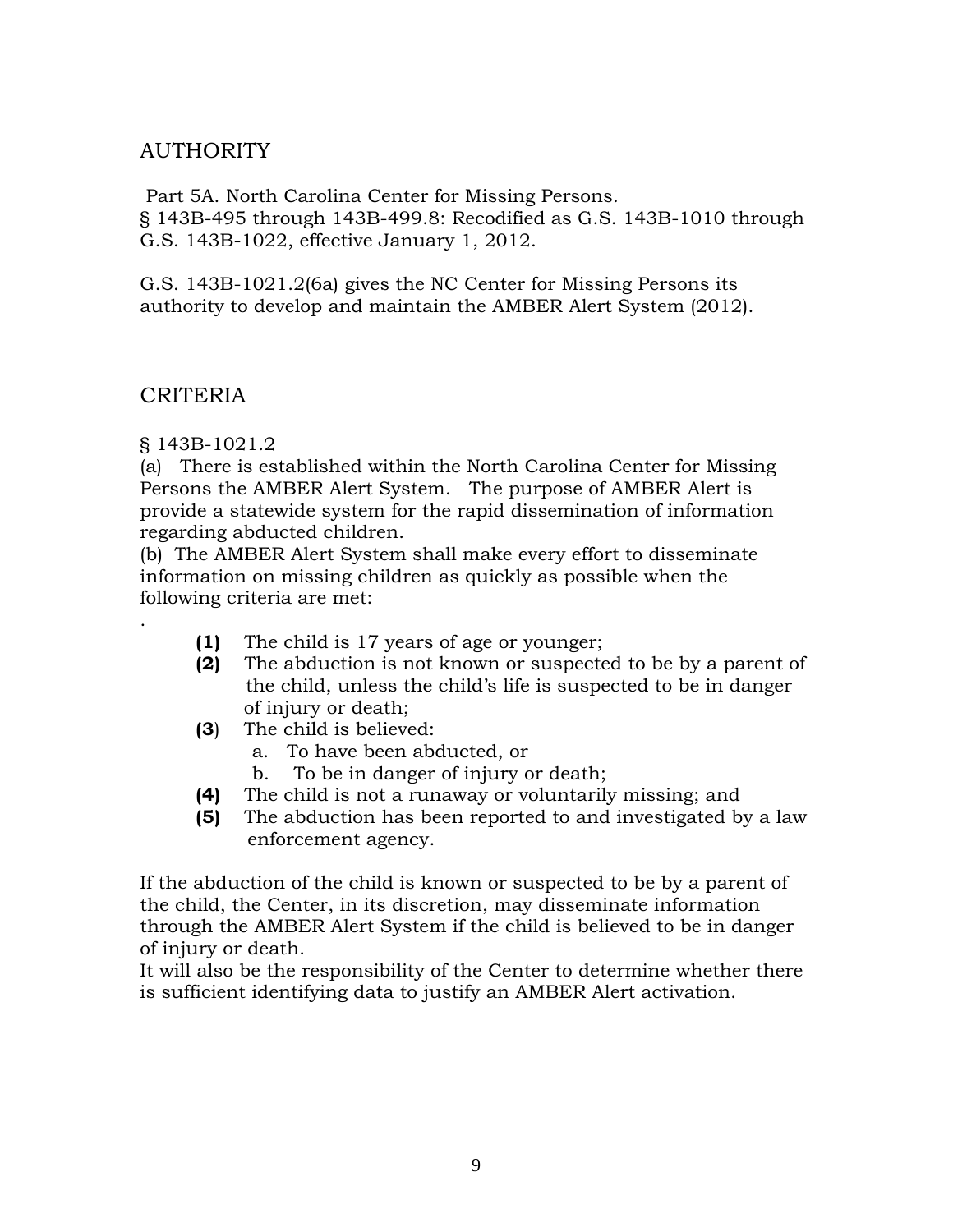*LEFT* 

# *BLANK*

 *FOR FUTURE FLOW CHART*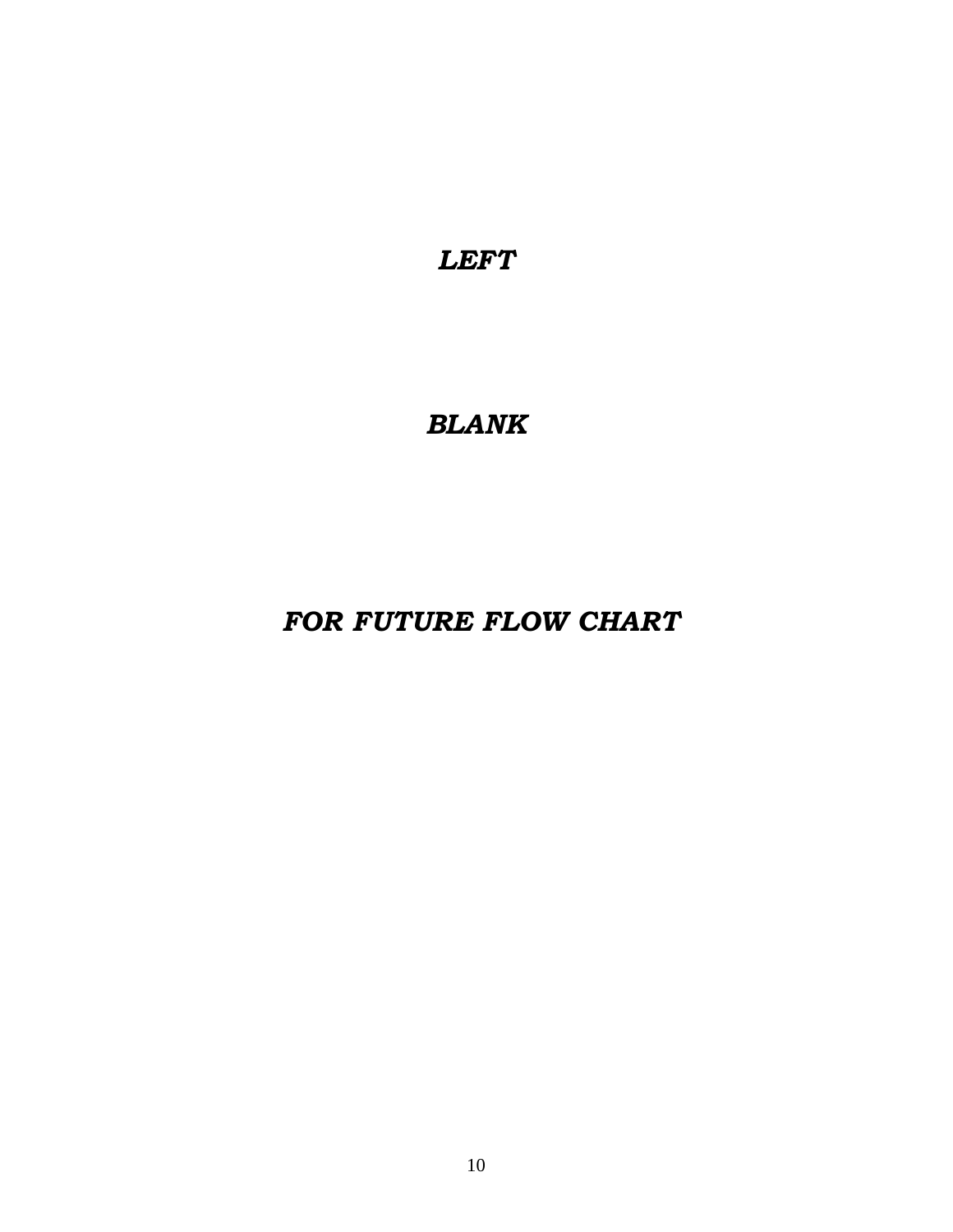### **ACTIVATION**

#### *Requirements of law enforcement agency*

If a missing child report meets the criteria established in G.S. 143B-1010(b), as soon as practicable after receipt of the report, the law enforcement agency shall enter the case into NCIC.

**Prior to notifying and requesting** an AMBER Alert activation by the NC Center for Missing Persons, the investigating officer of the originating agency will:

- 1) determine that the statutory criteria have been met;
- 2) obtain approval from the chief, sheriff or a supervisor to request Activation of an AMBER Alert;
- 3) ensure case is entered into NCIC
- 4) establish a 24-hour attended phone number;
- 5) always continue an ongoing investigation;
- 6) compete the required AMBER Alert forms (*see Appendix A*) and send to NCCMP for approval;
- 7) once approved for activation a code will be given for activation in DCI;

#### **Notify the North Carolina Center for Missing Persons (NCCMP):**

- 1) by telephone at 1-800-522-5437 ;
- 2) transmit the required AMBER Alert forms by fax, email or scan to the NC Center for Missing Persons. The Center's fax number is (919) 715-1682; the after hours and weekend number is (919)-733-8134;
- 3) scan and email a recent picture of the victim and/or abductor as soon possible.

#### *Requirements of the Center for Missing Persons*

- 1) Communicate with **investigating officer or supervisor**;
- 2) Validate AMBER Alert request with state criteria;
- 3) Review the required forms for accuracy and completeness;
- 4) Give activation code
- 5) Make notification to Troop "C"
- 6) Ensure EAS is activated in a timely manner;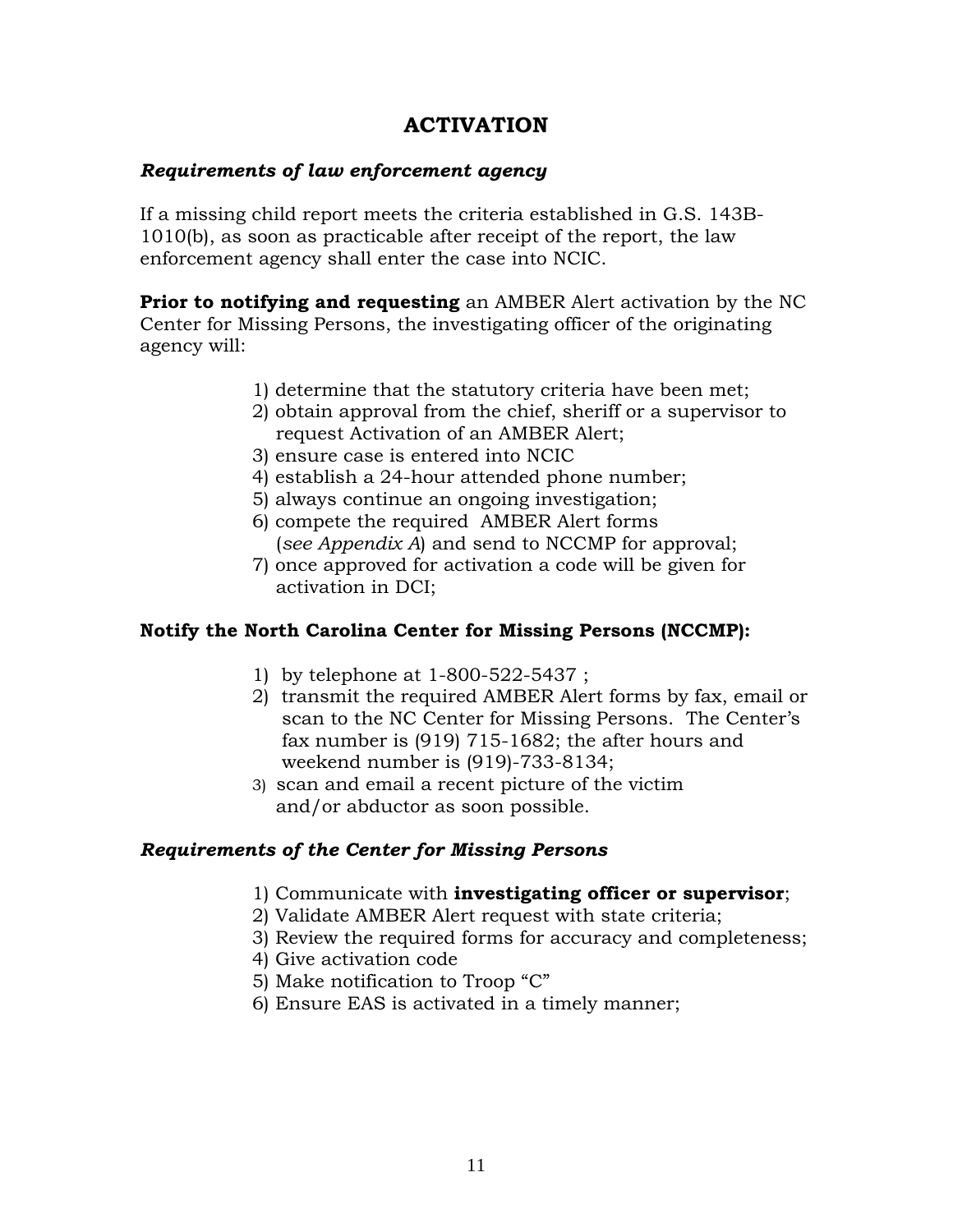- 7) Complete and release the AMBER Alert Portal System
- 8) Monitor the progress of the investigation and EAS;
- 9) Within a reasonable time frame following cancellation of the AMBER Alert, perform a step-by-step evaluation, make appropriate notifications to participating agencies and partners of any discrepancies, complete report to National Center for Missing and Exploited Children.

#### *Role of the Department of Transportation*

NCDOT will post that an AMBER Alert has been activated on overhead Dynamic Message Signs when notified ONLY by the Center for Missing Persons. There will be no information available on the sign but a number to call (\*HP) for more information.

# **AMBER ALERT CALL \*HP**

The Center for Missing Persons will notify the NCDOT Intelligent Transportation Systems (ITS) Operations Unit that an AMBER Alert has been activated by the AMBER Alert portal release.

Once received a unified state wide message will be recorded on the designated line. The message will remain until the AMBER Alert has been canceled by the Center for Missing Persons.

#### *Role of the Division of Emergency Management*

The Division of Emergency Management, through its communications branch in the State Emergency Operations Center, will activate the statewide Emergency Alert System upon request if needed by the NC Center for Missing Persons.

#### *Role of the Department of Public Safety Public Information Officer (PIO)*

The PIO will be notified by the NC Center for Missing Persons via the AMBER Alert Portal when an Alert is issued. If the portal cannot be used for whatever reason the PIO will be notified as back up **to issue** the state wide alert.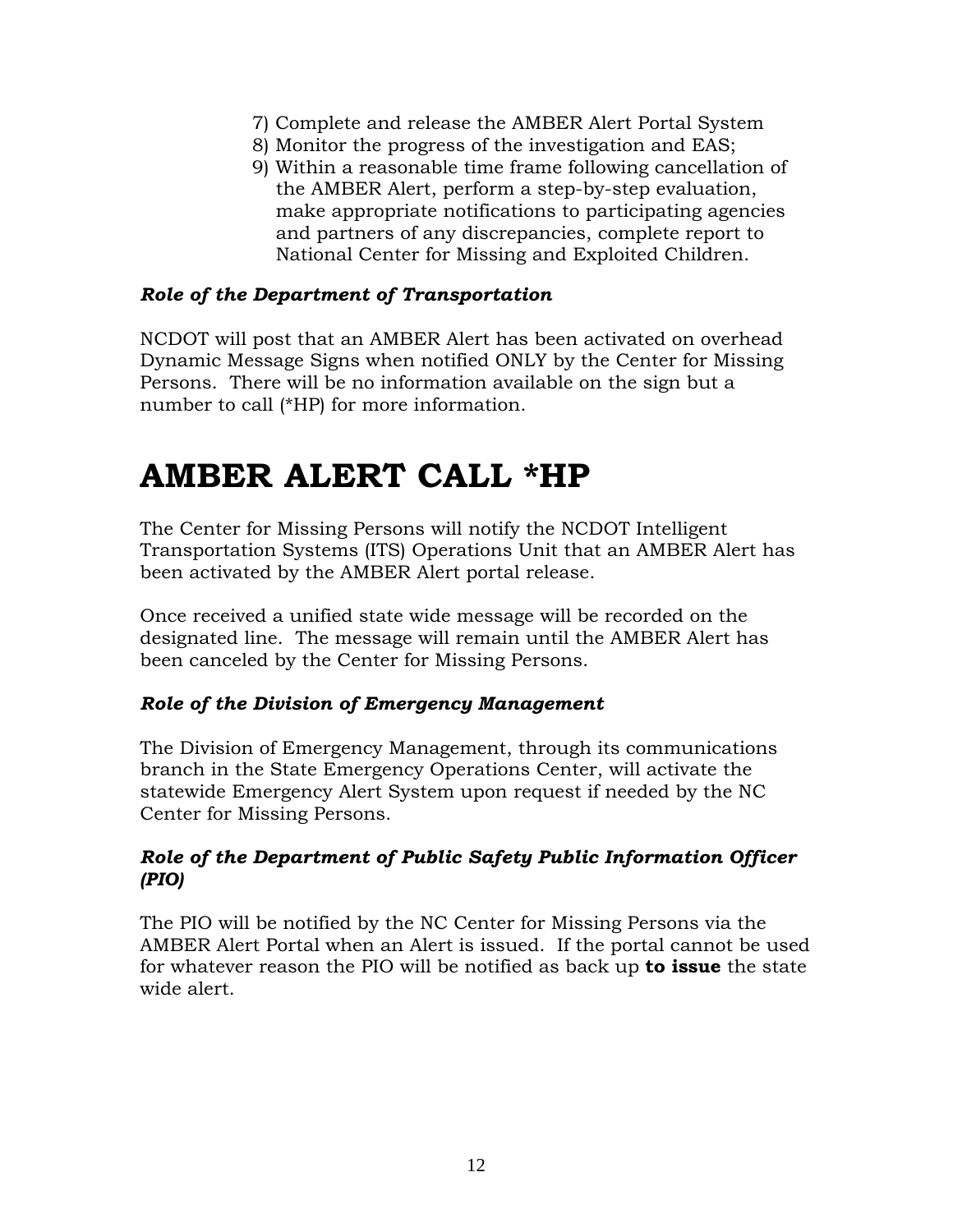#### *Role of the media*

Participating media outlets either by individual discretionary policy or guidelines established by the North Carolina Association of Broadcasters agree to broadcast the AMBER Alert until cancelled. The Center for Missing Persons will forward more detailed data to participating outlets as the information develops via the AMBER Alert portal.

#### *Role of State Highway Patrol Communications Centers*

In the event an AMBER Alert is activated, telecommunicators who staff State Highway Patrol Communications Centers will receive notice by the Emergency Alert System or alternate means determined by Highway Patrol and the NC Center for Missing Persons.

When SHP Communications Centers become aware that an AMBER Alert has been activated, all units on patrol will be apprised by radio transmission to be on the lookout for the victim, abductor, and suspect's vehicle. Patrol units can search DCI for additional information regarding the AMBER Alert. In anticipation of increased incoming reports of sightings and public suspicions, the following steps have been developed to promote a functional policy of disseminating information generated by these reports:

1. If a call is received from a member of the public who becomes aware of the AMBER Alert and advises that he/she has observed the suspect vehicle on a roadway, the telecommunicator receiving the report shall:

- a) ascertain the vehicle make, model, year, color, tag number and state of issue;
- b) determine number and description of occupants;
- c) establish the location of sighting and direction of travel as well as location of Dynamic Message Sign, if known;
- d) dispatch a law enforcement unit to track and/or intercept the suspect vehicle and another to meet the witness caller;
- e) notify a supervisor;
- f) immediately provide the information to the law enforcement agency investigating the case.

2. Non-sighting information not deemed urgent shall be reported to the law enforcement agency of record in a timely manner. Exceptions should be made and patrol units dispatched based on the creditability, urgency, and venue of the report.

- 3. The Center for Missing Persons will:
	- a) be available to assist the Communications Center throughout the course of the AMBER Alert;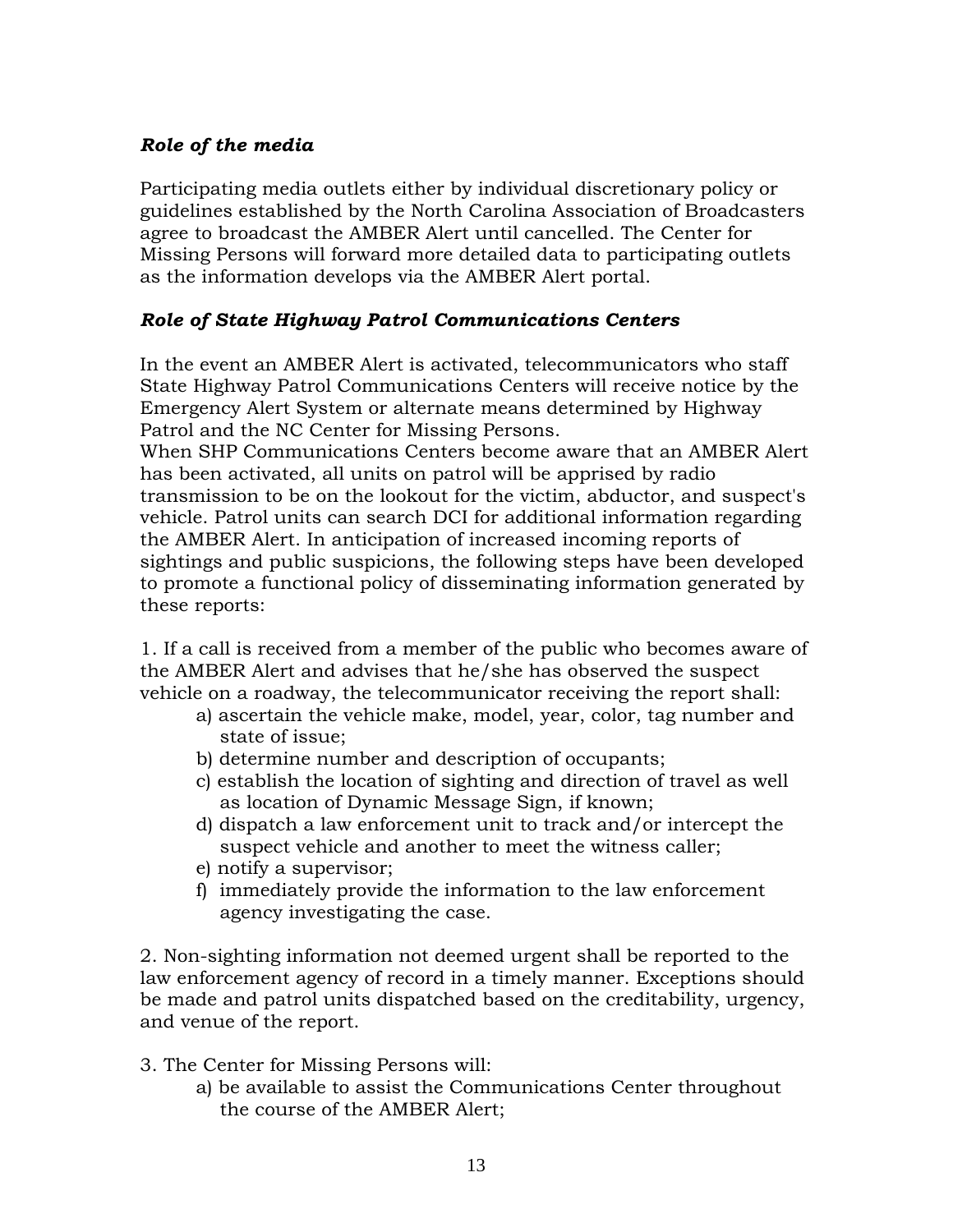b) notify the Communications Center when the AMBER Alert is cancelled.

#### *Role of contiguous states*

Contiguous states will be asked to assist/or activate on behalf of a NC AMBER Alert when appraised as an appropriate request. NC State AMBER Alert Coordinator (or designee) will contact the contiguous states AMBER Alert Coordinator or Clearing houses for assistance.

#### *Role of the public*

Cooperation of the public is essential. It is anticipated that public response will be expedient with the information flowing via television and radio broadcast reports. Cell phones enable the traveling public to offer tips spontaneously and directly to the investigating agency. Since successful outcomes depend on the assistance of the public, a substantial increase in contacts is inevitable. It is, therefore, incumbent on law enforcement to prepare itself to handle this increase. AMBER Alerts have little value without the cooperation of the public. However, a case of a criminally abducted child is a law enforcement matter and citizens should confine their involvement to serving as the "eyes and ears" of law enforcement.

### **CANCELLATION**

Upon determining that an AMBER Alert is no longer necessary, the local law enforcement agency will immediately notify the NC Center for Missing Persons. The Center will ensure that the EAS is immediately cancelled AND then the portal completed cancelling the alert therefore notifying the media and all concerned departments. The Center will not address any media questions about the cancellation or follow up investigation. All questions will be directed to the activating law enforcement agency.

### **TRAINING**

Training on AMBER Alerts and any other program under the North Carolina Center for Missing Persons is available from the NC Center for Missing Persons upon request. Law enforcement agencies, supervisors, investigators, training officers and 911/\*HP telecommunicators are primary targets for training. Other intended targets include but are not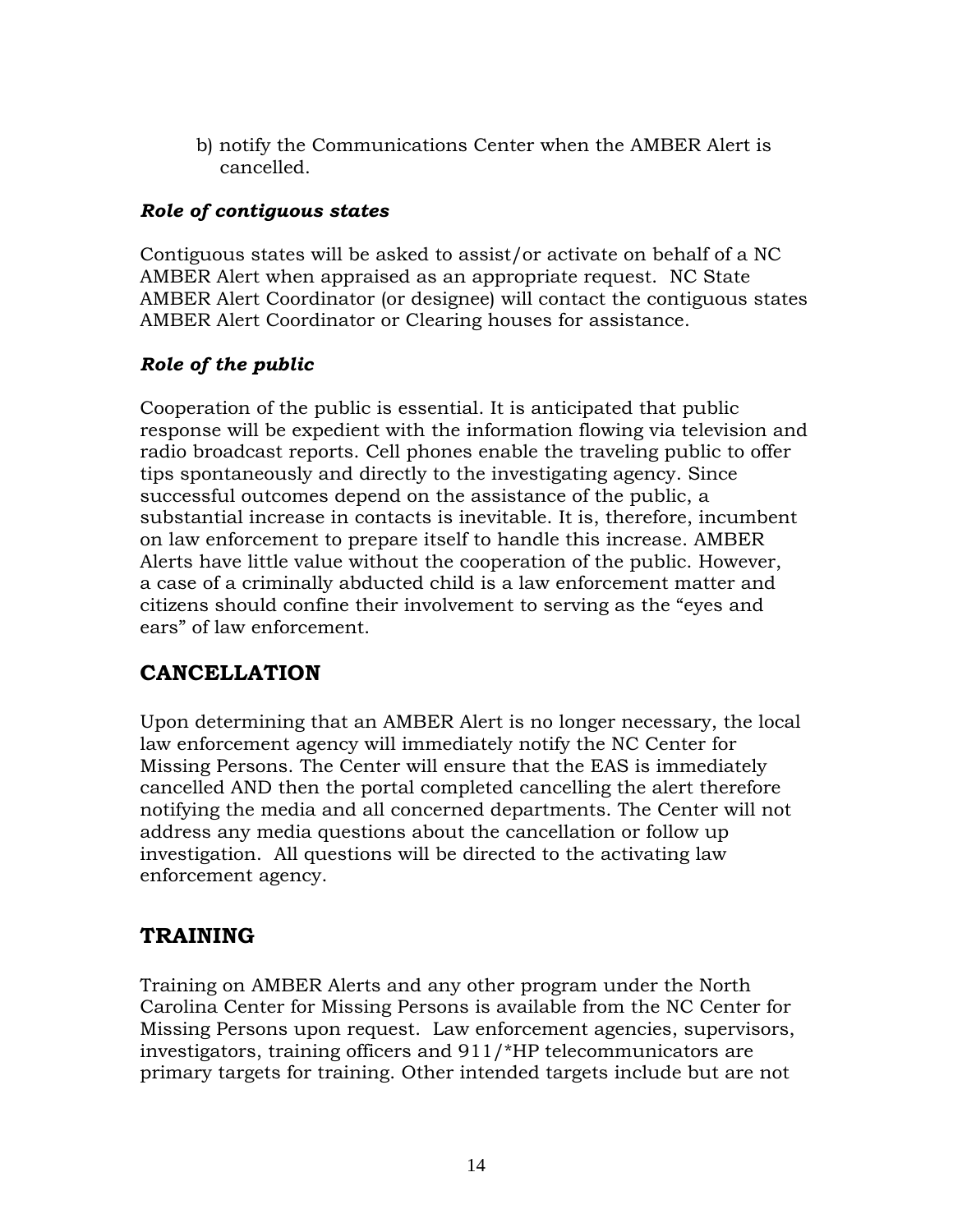limited to broadcasters, state agencies, educational institutions, civic organizations, volunteers, and other members of the public.

Training will be offered using a presentational model with emphasis on a systematic approach to activating the AMBER Plan. Upon completion, a trainee will be familiar with the history, predicate statutes, and dynamics of the AMBER Alert Plan as well as established hierarchical procedural responsibilities. This training also provides a forum for feedback from the participant who can serve as a resource in contributing to the advancement of the Plan.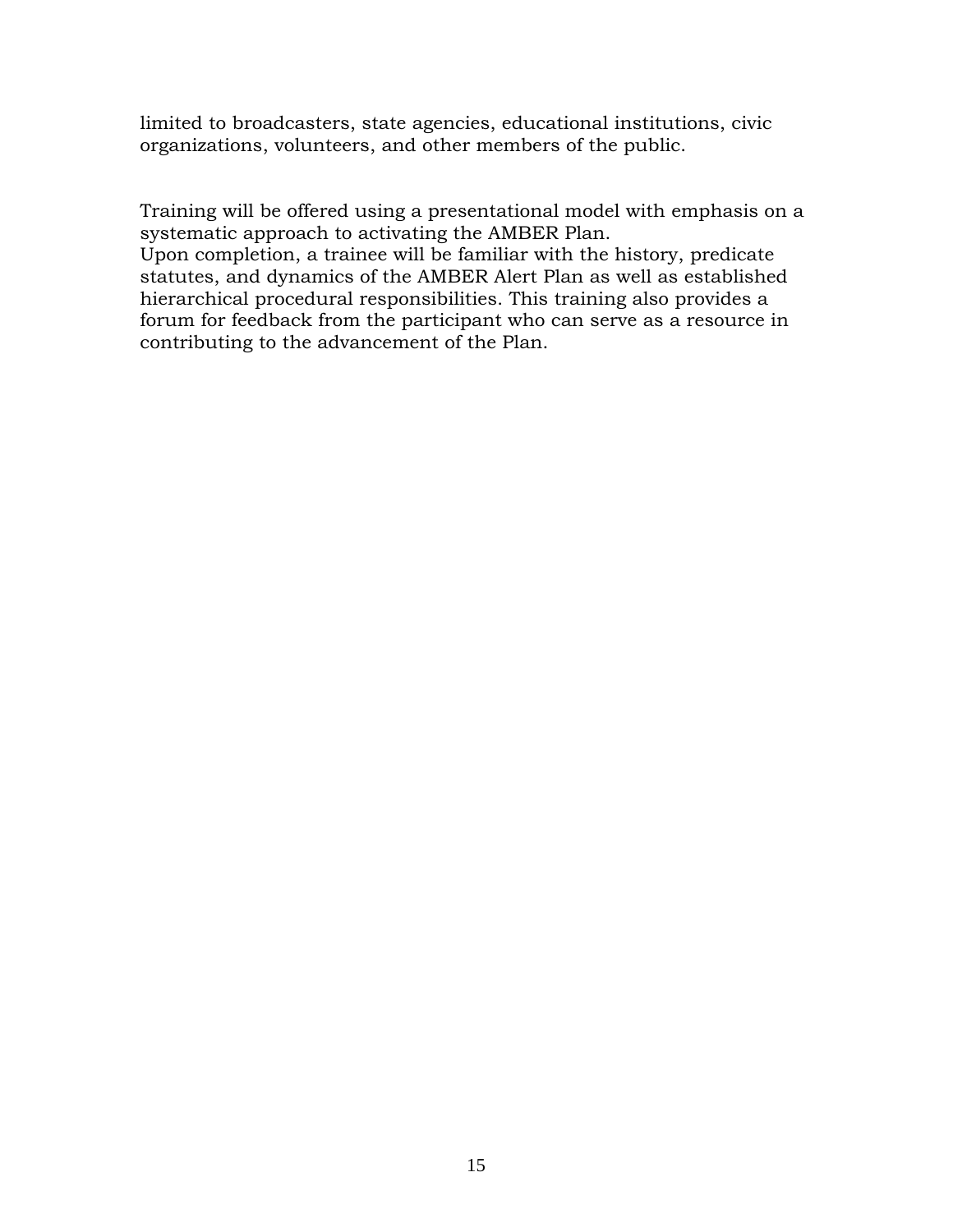# ORGANIZATIONS/RESOURCES

*The names of these organizations are provided to law enforcement who may find their web sites useful in investigating missing person's cases. Parents of missing children should always be cautious when seeking help from non-police sources in these matters for fear of encountering individuals who would exploit them.* 

National Center for Missing and Exploited Children (NCMEC) 1-800-THE-LOST

[www.missingkids.com](http://www.missingkids.com/)

One of the most ambitious resources available, NCMEC provides a wealth of information and services to families, professionals, media, and law enforcement. It offers the latter technical assistance, training, and educational materials to help them investigate cases of missing and exploited children.

Lost Child Alert Technology Resource (LOCATER) [www.locaterposters.org](http://www.locaterposters.org/)

The Center for Missing Persons is equipped with LOCATER, an advanced software program developed by the National Center for Missing and Exploited Children to provide law enforcement with the capability to create high-quality missing-person posters. Once created, these posters can be reproduced for distribution at roll calls, at incident command posts, and to the community. They can also be transmitted to other agencies, the media, and the public via the Internet or through a broadcast fax service.

The Polly Klaas Foundation (PKF) 1-800-587-4357 [www.pollyklaas.org](http://www.pollyklaas.org/)

This non-profit organization is dedicated to educating the public on the prevention of child abduction, aiding in the search of missing children, and acting as a means to bring the issue of missing children into focus. It also assists law enforcement with cases of missing children.

Klaas Kids Foundation [www.klaaskids.org](http://www.klaaskids.org/)

The mission of this organization is to stop crimes against children. Its web site provides information and serves as a resource for concerned citizens.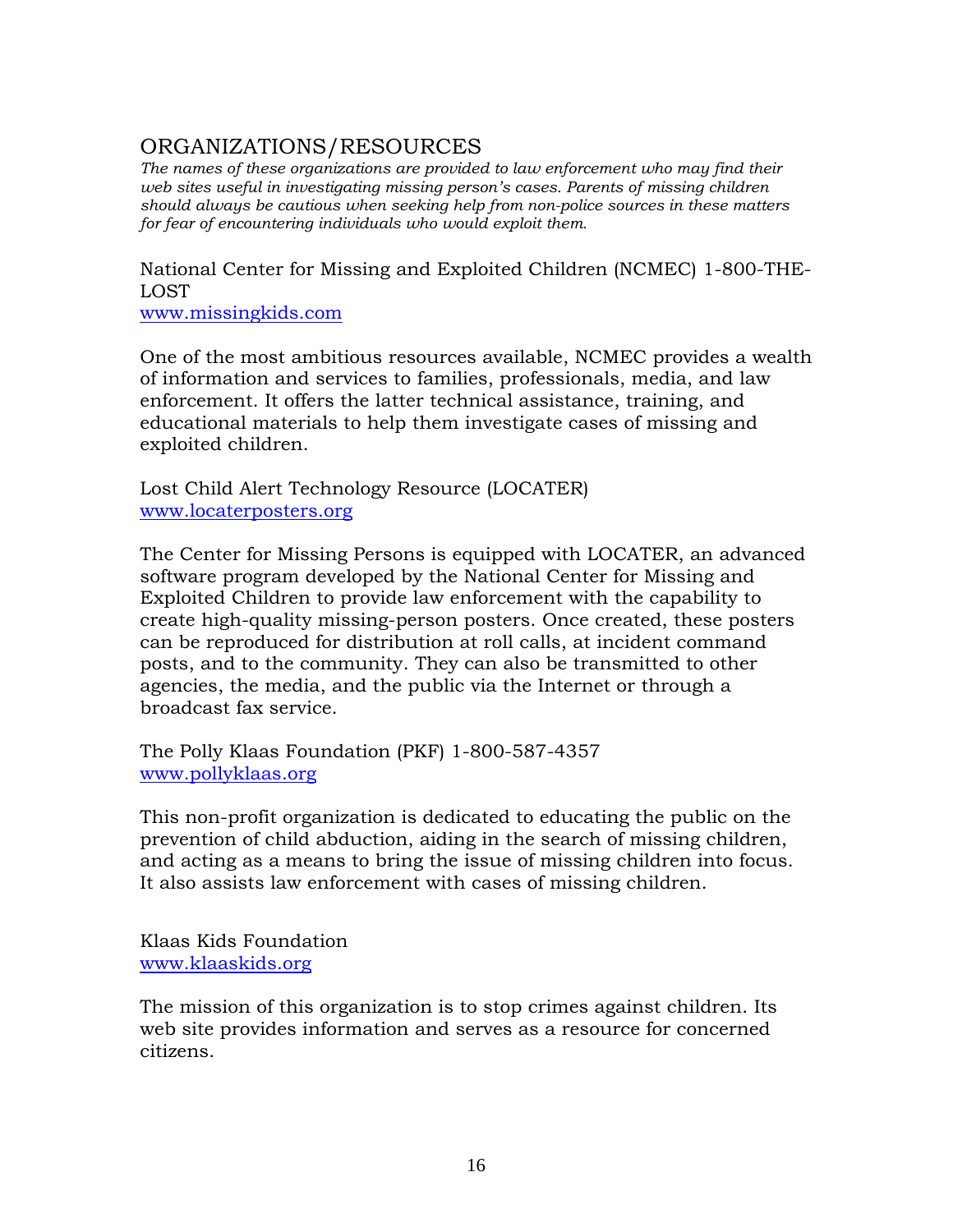Team H.O.P.E. 1-866-305-HOPE [www.teamhope.org](http://www.teamhope.org/)

Assists families with missing children by offering counseling, resources, empowerment, and emotional support from a trained volunteer.

Missing Children Investigation Center (MCIC) 1-818-382-1999 [www.mcic4help.org](http://www.mcic4help.org/)

This is a non-profit organization whose mission is to locate and return missing, abducted, and runaway children as well as children involved in cults.

Missing Kids Investigative Network (MissingKin) [www.missingkin.com](http://www.missingkin.com/)

Assists families and local law enforcement and government agencies in order to locate missing or abducted children.

Rino Kids [www.rinokids.com](http://www.rinokids.com/)

Provides families a free service to help locate missing or abducted children and adults. Provides information to police to assist in locating missing individuals.

Child Find of America [www.childfindofamerica.org](http://www.childfindofamerica.org/)

The mission of this organization is to locate missing children through active investigation, prevent child abduction through education, and resolve incidents of parental abductions through mediation.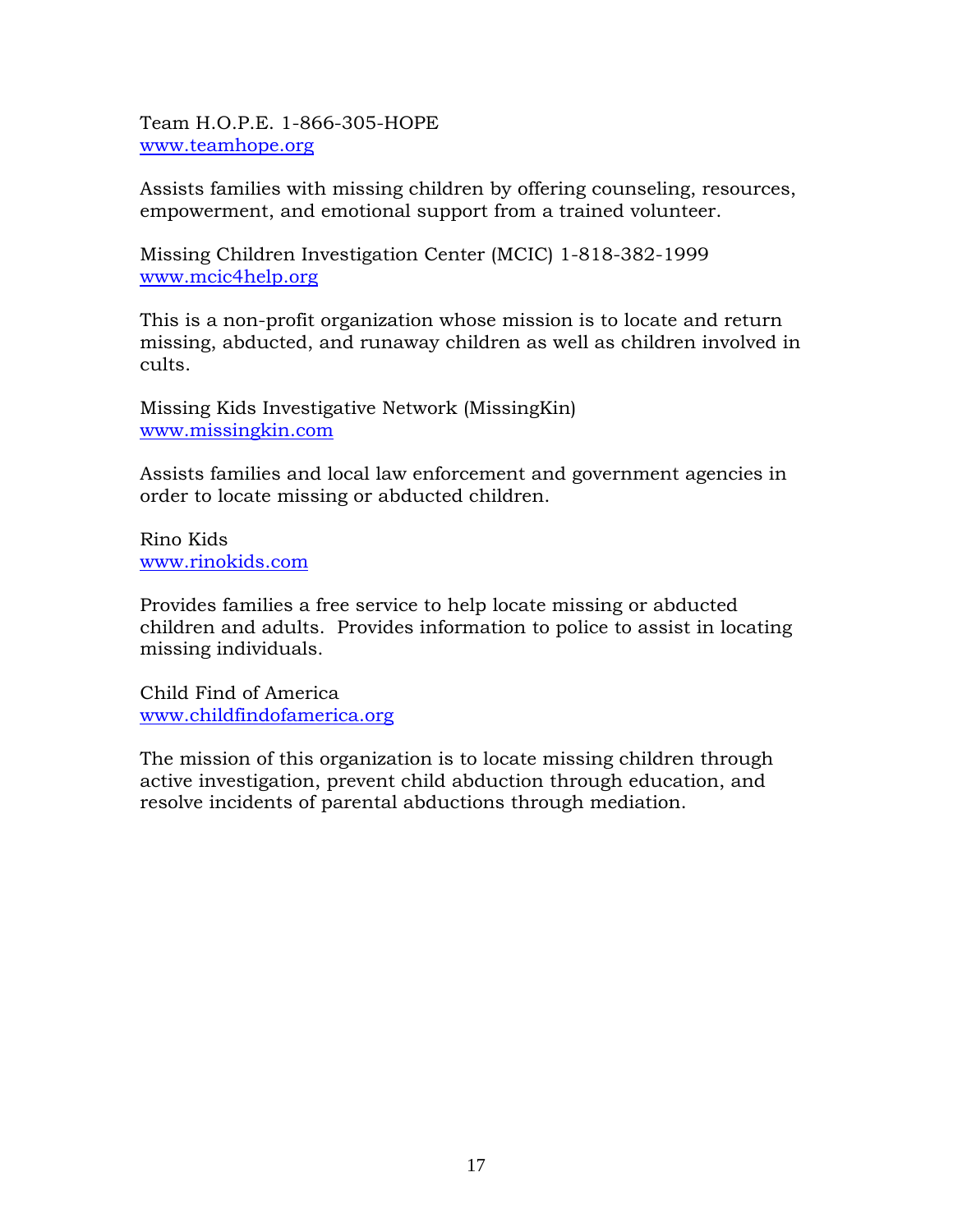# *APPENDIX A FORMS*

*North Carolina AMBER Alert form - 2 pages Release of Information form (English and Spanish) Information for Broadcast Announcement form*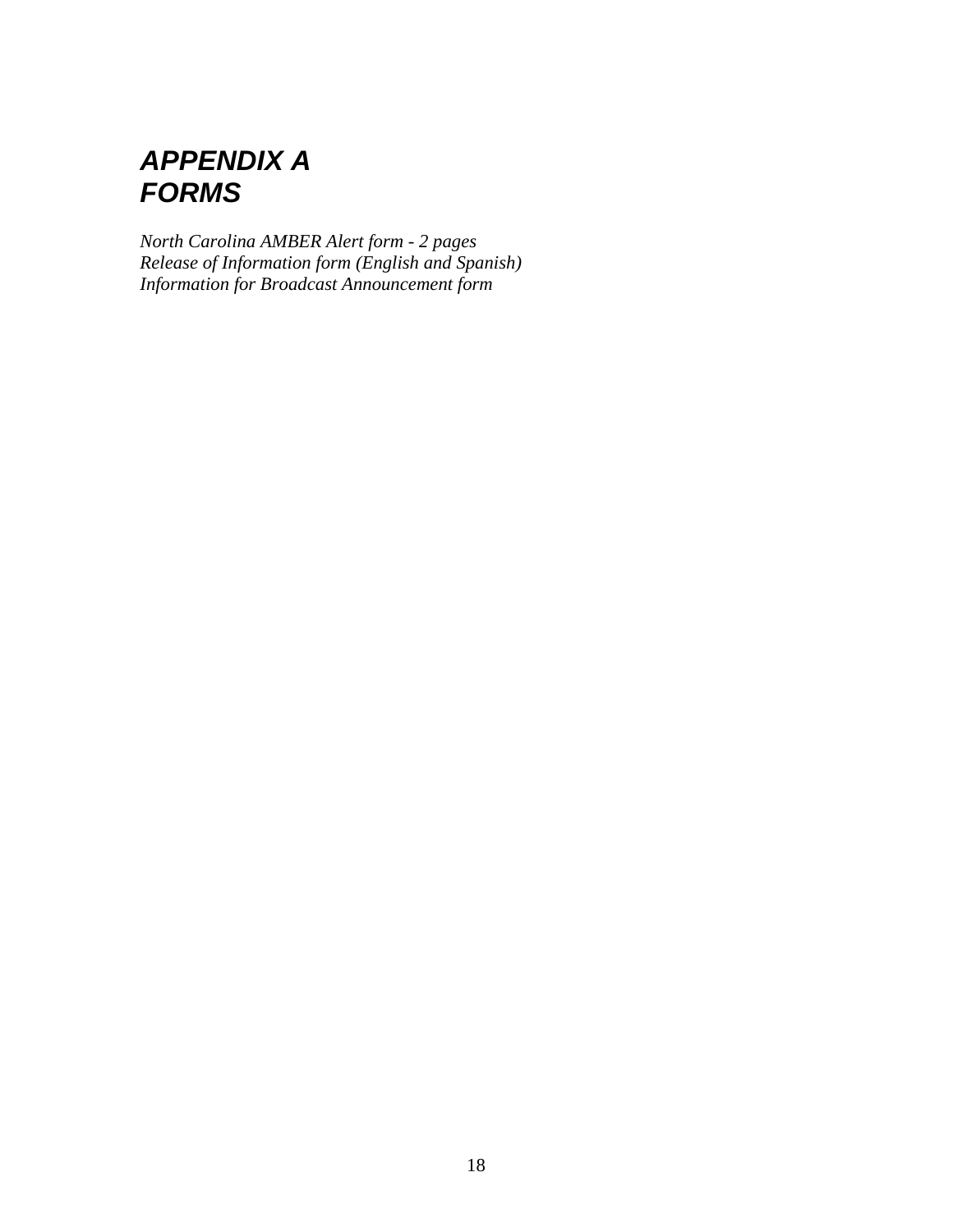## *NORTH CAROLINA AMBER ALERT FORM (Page 1)*

*(Please complete this form and fax both pages to the NC Center for Missing Persons at FAX Number 919 715-1682 after hours 919-733-8134)* 

|             |                            |                                                                     |                                             | Time of Notification_______________                                                      |  |
|-------------|----------------------------|---------------------------------------------------------------------|---------------------------------------------|------------------------------------------------------------------------------------------|--|
|             |                            |                                                                     |                                             | Time of Abduction<br><u>Figures</u>                                                      |  |
|             |                            |                                                                     |                                             |                                                                                          |  |
|             |                            | Location Last Seen________________                                  | (If different than location of abduction)   |                                                                                          |  |
|             |                            |                                                                     |                                             |                                                                                          |  |
|             |                            |                                                                     |                                             | Probable Possible Unknown                                                                |  |
|             | <b>Vehicle Description</b> |                                                                     | (Indicate how reliable this information is) | (Make, Model, Year, Color, License Plate Number and State of Issue)                      |  |
|             |                            |                                                                     |                                             |                                                                                          |  |
|             |                            |                                                                     |                                             | How many children were abducted? ______ [For more than one child use additional page(s)] |  |
| <b>Name</b> |                            |                                                                     |                                             |                                                                                          |  |
|             | (Last)                     | (First)                                                             | (Middle)                                    | (Nickname)                                                                               |  |
|             |                            | Gender______DOB___________Age_______Race_______Skin Complexion_____ |                                             |                                                                                          |  |
|             |                            |                                                                     |                                             | Height___Weight____Hair Color_____Hair Length____Hair Style____Eyes__                    |  |
|             |                            |                                                                     |                                             |                                                                                          |  |
|             |                            | <b>When Last Seen Child Was Wearing:</b>                            |                                             |                                                                                          |  |
|             |                            |                                                                     |                                             |                                                                                          |  |
|             |                            | (Type, Color, Sleeve Length, Pullover, Buttoned, etc.)              |                                             |                                                                                          |  |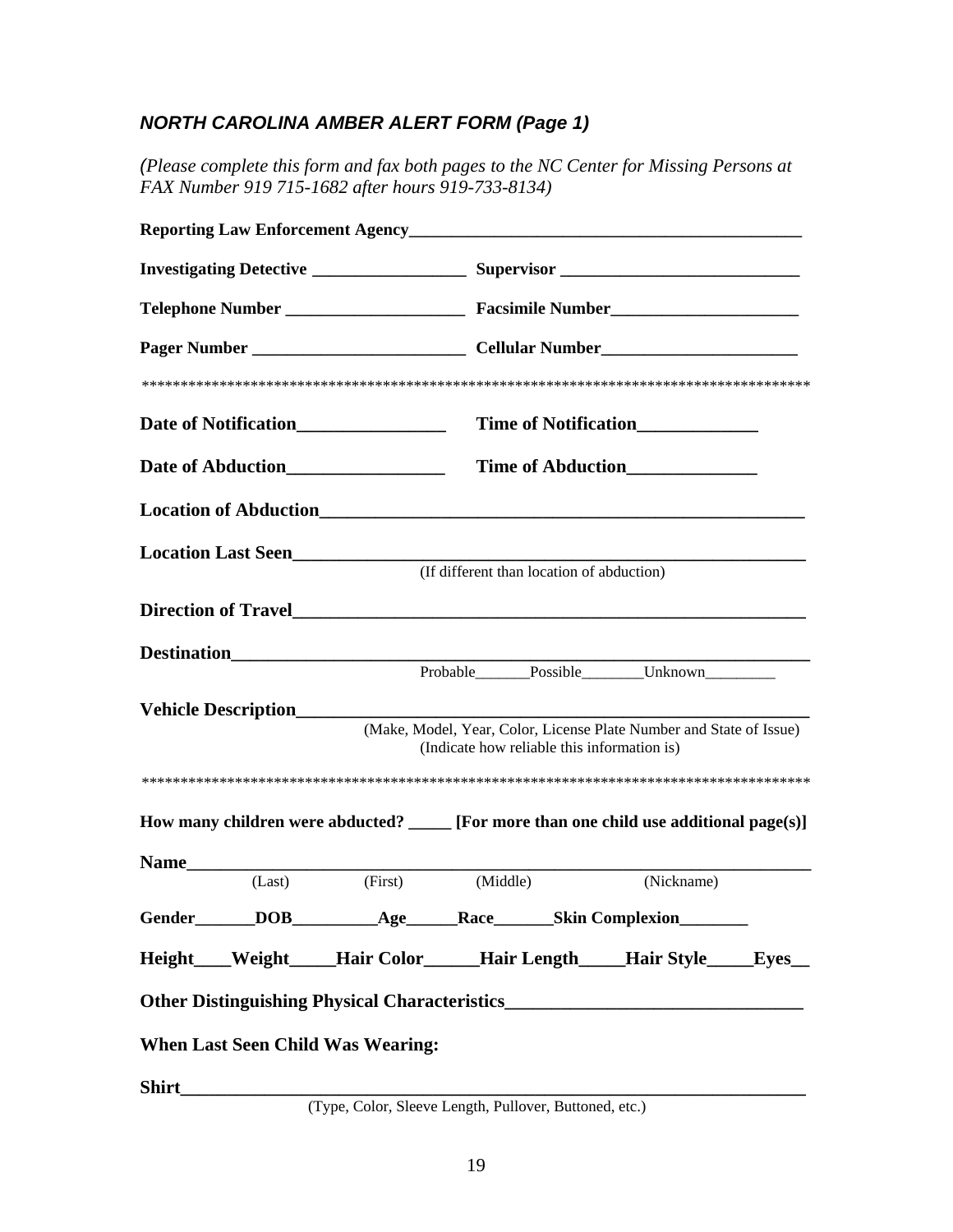## **AMBER ALERT FORM (Page 2)**

|                             |                                                                                                  | (Pet, Toy, etc.) |  |
|-----------------------------|--------------------------------------------------------------------------------------------------|------------------|--|
|                             |                                                                                                  |                  |  |
|                             |                                                                                                  |                  |  |
|                             | How Many Abductors were there? [If more than one, use additional page(s)]                        |                  |  |
|                             | Name (Last) (First) (Middle) (AKA)                                                               |                  |  |
|                             | Gender______DOB______Age______Race__________Skin Complexion_____________________                 |                  |  |
|                             | Height____Weight____Hair Color_____Hair Style____Hair Length____Eyes_____                        |                  |  |
|                             | Other Distinguishing Physical Characteristics <b>Exercísics Exercísics Exercísics Exercísics</b> |                  |  |
|                             | <b>When Last Seen Abductor Was Wearing:</b>                                                      |                  |  |
|                             |                                                                                                  |                  |  |
|                             |                                                                                                  |                  |  |
|                             |                                                                                                  |                  |  |
|                             |                                                                                                  |                  |  |
|                             |                                                                                                  |                  |  |
| <b>Details of Abduction</b> |                                                                                                  |                  |  |
|                             |                                                                                                  |                  |  |
|                             |                                                                                                  |                  |  |
|                             |                                                                                                  |                  |  |
|                             |                                                                                                  |                  |  |
|                             |                                                                                                  |                  |  |
|                             |                                                                                                  |                  |  |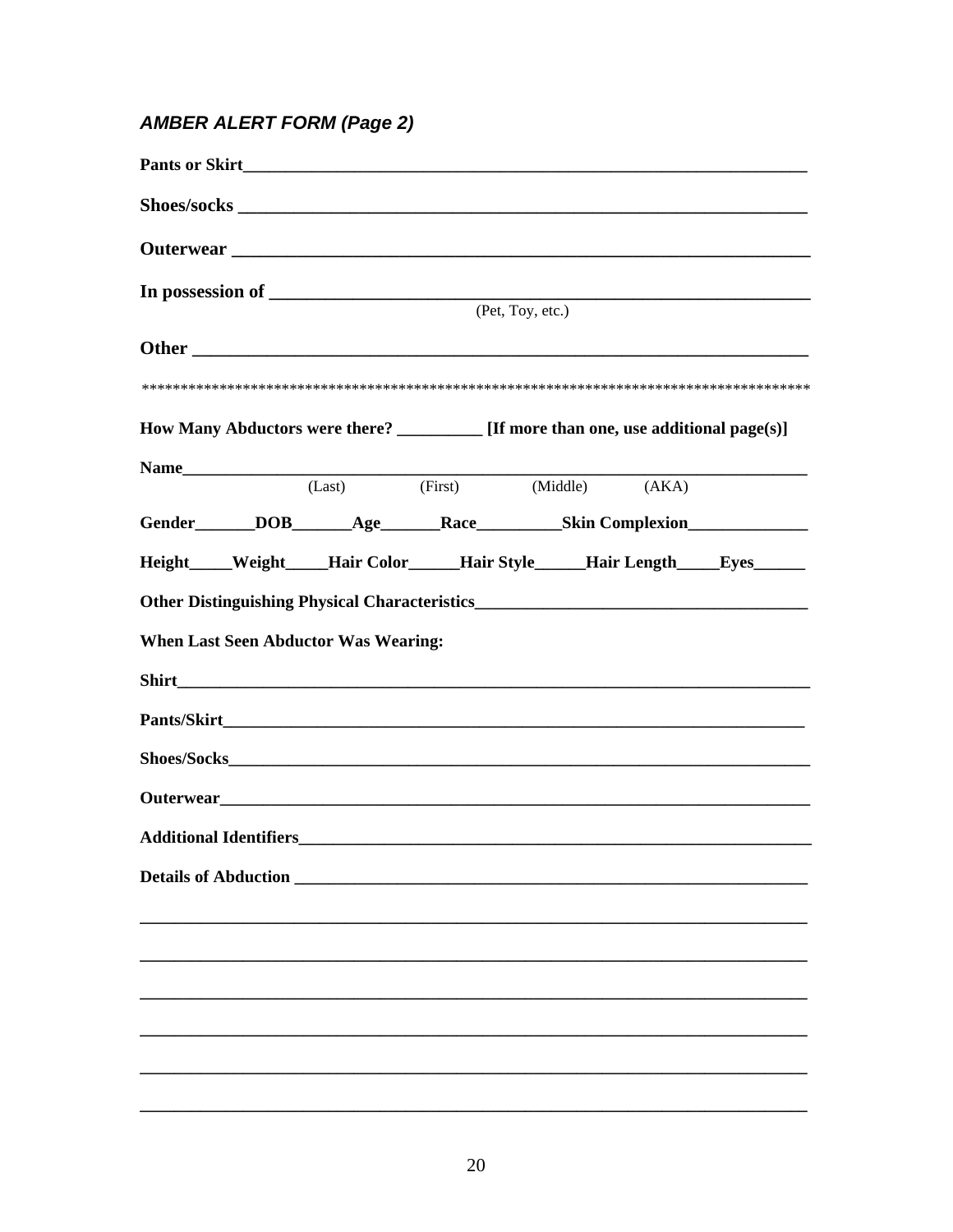#### *NORTH CAROLINA AMBER ALERT RELEASE OF INFORMATION FORM*

The undersigned hereby authorizes full disclosure of all records concerning my child,

\_\_\_\_\_\_\_\_\_\_\_\_\_\_\_\_\_\_\_\_\_\_\_\_\_\_\_\_\_\_\_\_, to the Center for Missing Persons (hereinafter referred to as the Center) and its agents and the law enforcement agencies investigating this case and their agents. I also agree that such information may be reviewed and stored provided it is done so in a confidential manner and I do so regardless of any agreement I may have made to the contrary with any other individual or entity to whom my child's information is released or presented. I also agree to release from liability any person or entity who releases such information pursuant to this investigation. For the purpose of this release, information shall include but is not limited to all documentation and photographic images as well as the spoken word.

A photocopy or electronically transmitted facsimile of the release form will be valid as an original thereof, even though it does not bear an original representation of my signature.

I hereby agree to these provisions and willingly sign my name below.

| <b>Current Address</b> |  |                                                                        |  |
|------------------------|--|------------------------------------------------------------------------|--|
|                        |  |                                                                        |  |
|                        |  | (House Number and Street) (Apt. or Lot Number) (City, State, Zip Code) |  |
| <b>Signature</b>       |  |                                                                        |  |

I hereby agree the information I have provided to the Center or its agents or designees to be truthful, factual, and correct. I also agree to and understand the necessity for and give authority to the Center, its agents, or designees to release this information to the North Carolina Association of Broadcasters and/or its associates, to other commercial partners, and to essential State agencies and subsidiaries for the purpose of alerting the public about the abduction of my child.

As parent/legal custodian, I also understand that in order for the Center to activate the North Carolina AMBER Alert, the following criteria must be met:

- 1. The child is 17 years of age or younger;
- 2. The child is believed:
	- a. To have been abducted, or
	- b. To be in danger of injury or death;
- 3. The abduction is not known or suspected to be by a parent of the child, unless the child's life is suspected to be in danger;
- 4. The child is not believed to be a runaway or voluntarily missing; and
- 5. The abduction has been reported to and investigated by a law enforcement agency.

I am also aware I may be charged criminally for committing the crime of knowingly providing false information to law enforcement authorities. I have read and fully understand the contents of the agreement.

#### **Print or Type Name**

#### **Signature**  $\blacksquare$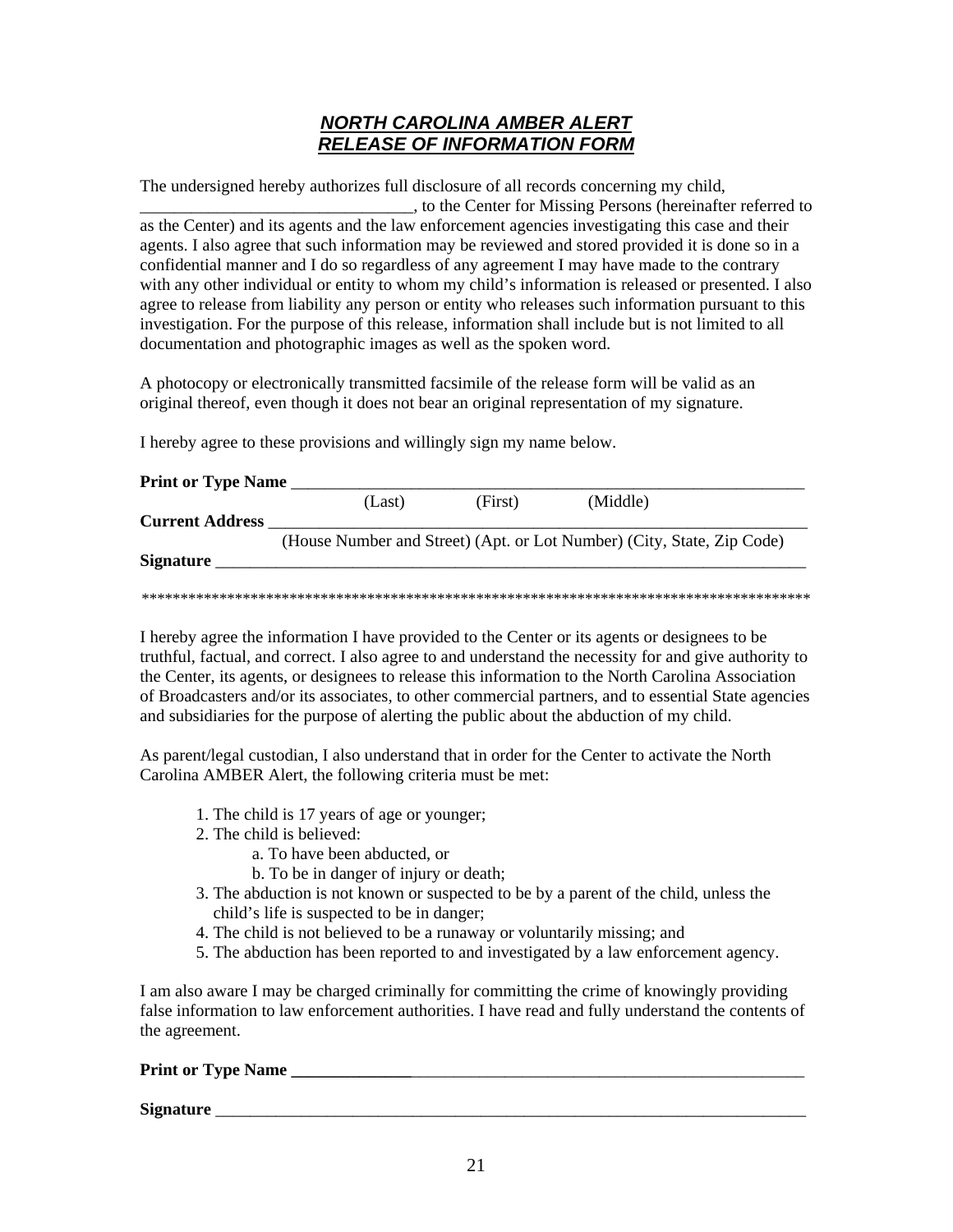#### *LA ALERTA AMBER DE NORTH CAROLINA LA FORMA LIBERACION DE INFORMACION*

El abajofirmante por la presente autoriza la revelación repleta de todo registra concerniente mi niño, \_\_\_\_\_\_\_\_\_\_\_\_\_\_\_\_, al Centro para Personas Desaparecidas (se refirió más adelante a como el Centro) y sus agentes y las agencias del orden publico que investigan este caso y a sus agentes. Concuerdo también esa tal información se puede revisar y puede ser almacenada proporcionó lo es hecho así en una manera confidencial y yo hago así a pesar de cualquier acuerdo que puedo haber hecho al contrario con cualquier otro individuo o la entidad a quien la información de mi niño se libera o es presentada. Concuerdo también liberar de la responsabilidad cualquier persona o la entidad que libera tal información según esta investigación. Para el propósito de esta liberación, la información incluirá pero no es limitada a toda documentación e imágenes fotográficas así como también la palabra hablada.

Una fotocopia o facsímile electrónicamente transmitido de la forma de la liberación serán válidos como una original del mismo, aunque no soporta una representación original de mi firma.

Yo por la presente concuerdo a estas provisiones y de buena gana firmo mi nombre abajo.

| Imprima o Escriba Nombre                                                                                                  |            |           |          |
|---------------------------------------------------------------------------------------------------------------------------|------------|-----------|----------|
|                                                                                                                           | (apallido) | (primero) | (centro) |
| Dirección actual<br>(el Número y la Calle) (Propenso o el Número de Terreno) (la Ciudad, el Estado, Código de Cremallera) |            |           |          |
| Firma                                                                                                                     |            |           |          |
|                                                                                                                           |            |           |          |

Yo por la presente les concuerdo la información que he proporcionado al Centro o sus agentes o designees para ser veraz, basado en hechos, y correcto. Concuerdo también a y entiendo la necesidad para y doy la autoridad al Centro, sus agentes, o designees para liberar esta información a la Asociación de Locutores de North Carolina y/o sus socios, a otros socios comerciales, y a agencias esenciales de Estado y sucursales para el propósito de poner sobre aviso el público acerca del secuestro de mi niño.

Como padre/custodio legal, yo entiendo también que en orden para el Centro para activar la Alarma AMBER de North Carolina, los criterios siguientes se deben reunir:

- 1. El niño es 17 años de la edad o menor;
- 2. El niño es cree:
	- a. Que haber sido secuestrado, o
	- b. Que estar en peligro de la herida o la muerte;
- 3. El secuestro no se sabe ni es sospechado que estar por un padre del niño, a menos que la vida del niño se sospeche que estar en peligro;
- 4. El niño no es creído para ser un fugitivo ni voluntariamente perdido; y
- 5. El secuestro ha sido informado y investigado por una agencia de la policia.

Estoy también enterado que puedo ser cargado criminalmente para cometer el crimen de astutamente proporcionar información falsa a autoridades de orden publico. He leído y he entendido completamente el contenido del acuerdo.

Imprima o Escriba Nombre

Firma\_\_\_\_\_\_\_\_\_\_\_\_\_\_\_\_\_\_\_\_\_\_\_\_\_\_\_\_\_\_\_\_\_\_\_\_\_\_\_\_\_\_\_\_\_\_\_\_\_\_\_\_\_\_\_\_\_\_\_\_\_\_\_\_\_\_\_\_\_\_\_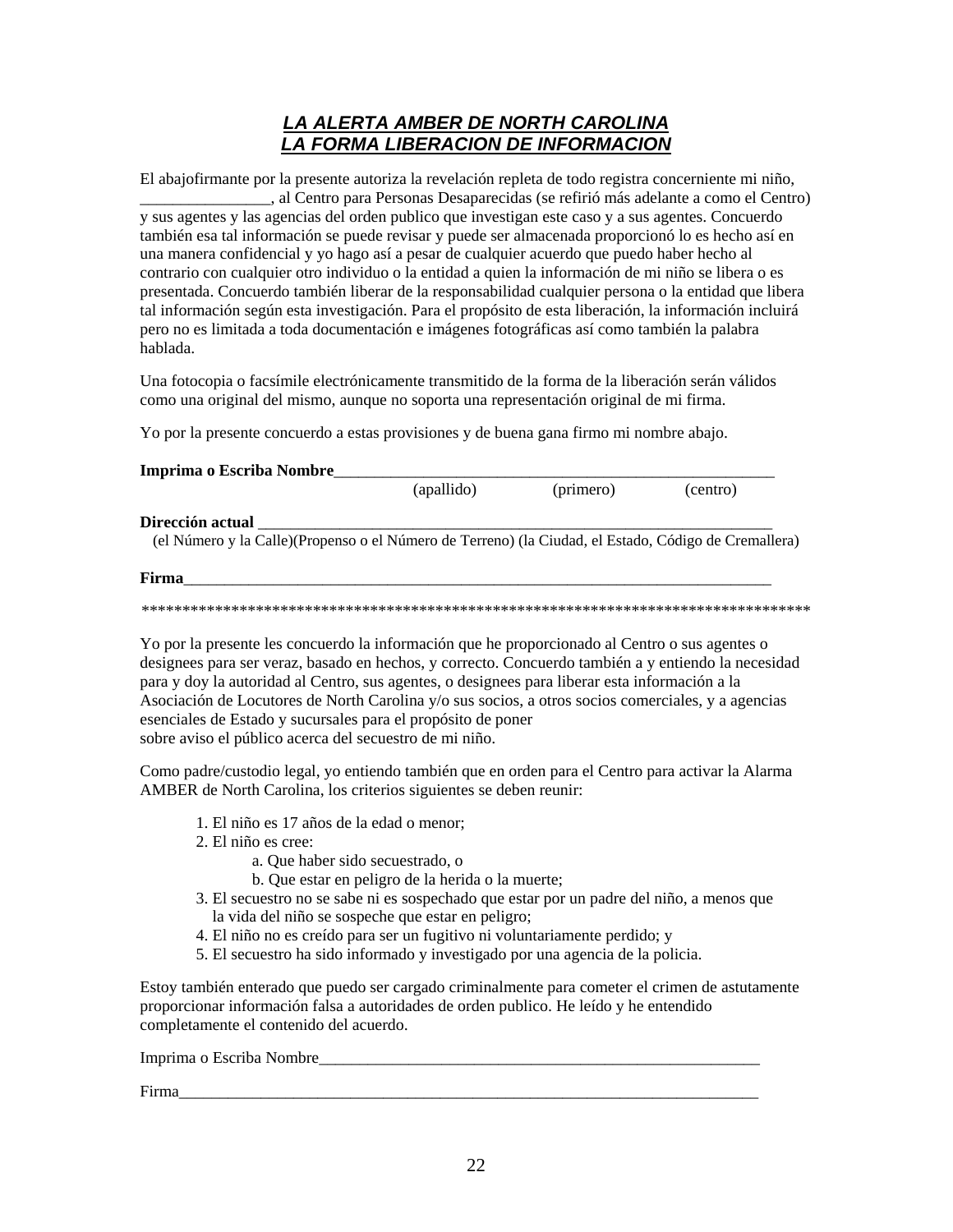#### *INFORMATION FOR BROADCAST ANNOUNCEMENT*

# *THIS IS A NORTH CAROLINA AMBER ALERT FOR A CHILD ABDUCTION*

|                                                                                                                                                                                                                                                                                                                                                                                                                                                                                                                                                                                                      |                       |                               |  | _____ inches tall, weighing _________ pounds. She/He has _____________hair, and<br>(Color)                                                                                                                                    |  |
|------------------------------------------------------------------------------------------------------------------------------------------------------------------------------------------------------------------------------------------------------------------------------------------------------------------------------------------------------------------------------------------------------------------------------------------------------------------------------------------------------------------------------------------------------------------------------------------------------|-----------------------|-------------------------------|--|-------------------------------------------------------------------------------------------------------------------------------------------------------------------------------------------------------------------------------|--|
|                                                                                                                                                                                                                                                                                                                                                                                                                                                                                                                                                                                                      |                       |                               |  | ${eyes.}\n\over{\text{(Color)}}$ (Victim's full name)<br>was last seen wearing (Description of clothering)<br>(Description of clothes)                                                                                        |  |
|                                                                                                                                                                                                                                                                                                                                                                                                                                                                                                                                                                                                      | (Suspect's full name) |                               |  | The abductor _______________________________, is described as (Race)______,                                                                                                                                                   |  |
|                                                                                                                                                                                                                                                                                                                                                                                                                                                                                                                                                                                                      |                       |                               |  | Gender ight Gender Sender Sender Sender Sender Sender Sender Sender Sender Sender Sender Sender Sender Sender Sender Sender Sender Sender Sender Sender Sender Sender Sender Sender Sender Sender Sender Sender Sender Sender |  |
|                                                                                                                                                                                                                                                                                                                                                                                                                                                                                                                                                                                                      |                       |                               |  |                                                                                                                                                                                                                               |  |
| $\label{eq:characteristics} characteristics \begin{tabular}{c} \multicolumn{3}{c}{\textbf{Characteristics}} \end{tabular} \begin{tabular}{c} \includegraphics{2}{\textbf{if}} \end{tabular} \begin{tabular}{c} \includegraphics{2}{\textbf{if}} \end{tabular} \begin{tabular}{c} \includegraphics{2}{\textbf{if}} \end{tabular} \begin{tabular}{c} \includegraphics{2}{\textbf{if}} \end{tabular} \begin{tabular}{c} \includegraphics{2}{\textbf{if}} \end{tabular} \end{tabular} \begin{tabular}{c} \includegraphics{2}{\textbf{if}} \end{tabular} \begin{tabular}{c} \includegraphics{2}{\textbf{$ |                       |                               |  |                                                                                                                                                                                                                               |  |
|                                                                                                                                                                                                                                                                                                                                                                                                                                                                                                                                                                                                      |                       |                               |  |                                                                                                                                                                                                                               |  |
|                                                                                                                                                                                                                                                                                                                                                                                                                                                                                                                                                                                                      |                       | (Direction)                   |  | (Road)                                                                                                                                                                                                                        |  |
| in a $\frac{a}{a}$                                                                                                                                                                                                                                                                                                                                                                                                                                                                                                                                                                                   |                       |                               |  | (Make, Model, color, License plate number, State, Other distinguishing features)                                                                                                                                              |  |
| If you have any information regarding this abduction, call                                                                                                                                                                                                                                                                                                                                                                                                                                                                                                                                           |                       |                               |  | (Law Enforcement Agency)                                                                                                                                                                                                      |  |
|                                                                                                                                                                                                                                                                                                                                                                                                                                                                                                                                                                                                      |                       |                               |  | or call 911 or *HP.                                                                                                                                                                                                           |  |
|                                                                                                                                                                                                                                                                                                                                                                                                                                                                                                                                                                                                      |                       | <b>THIS IS AN AMBER ALERT</b> |  |                                                                                                                                                                                                                               |  |
|                                                                                                                                                                                                                                                                                                                                                                                                                                                                                                                                                                                                      |                       | CMAS In Region _________.     |  | <b>NCMEC Secondary Distribution: EAS Statewide. Activate</b>                                                                                                                                                                  |  |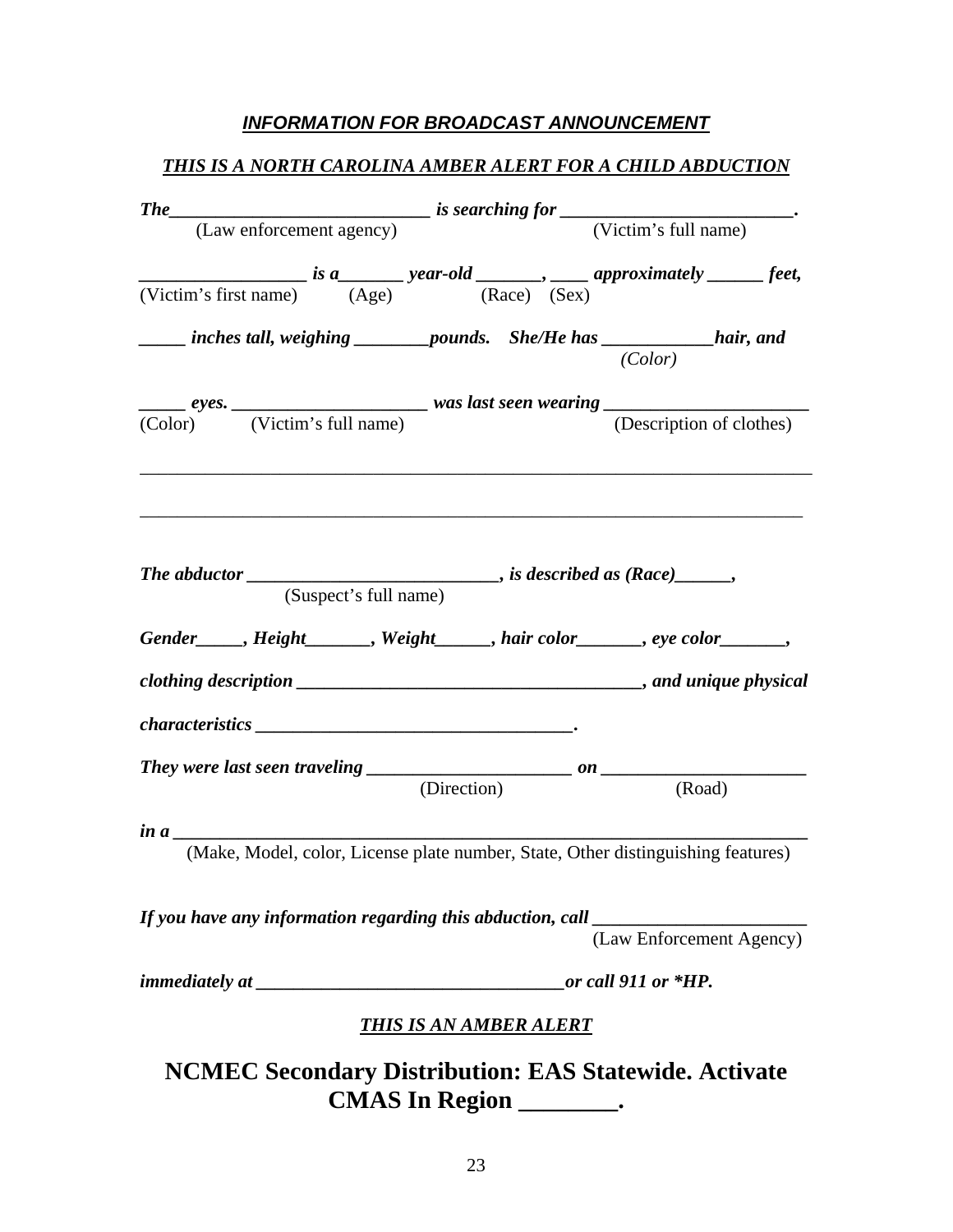# **TRAINING REQUEST FORM**

The North Carolina Center for Missing Person will provide training when possible and when properly requested. Due to staffing it is requested that training be requested at least 60 days prior to the requested date of training.

Please complete the following form and forward to the NC Center for Missing Persons by Fax, mail or e-mail. To contact the Center please call 1-800-522-5437, fax 919-715-1682

#### **To Whom It May Concern**:

**1.** Name of Agency, Person of Contact, Phone number, address:

**2.** Date requesting (please give two dates and times)

**3.** Number of people expected at the training:

\_\_\_\_\_\_\_\_\_\_\_\_\_\_\_\_\_\_\_\_\_\_\_\_\_\_\_\_\_\_\_\_

 $\Box$  1 -15

.

- 15- 25
- 25 -50

50 and above

**4.** Type of training requesting:

 AMBER AMBER and SILVER

OTHER:

**5.** Can the facility support the set up of a projector, projector screen (or wall space) for a power point presentation?

 Yes No

June 2011